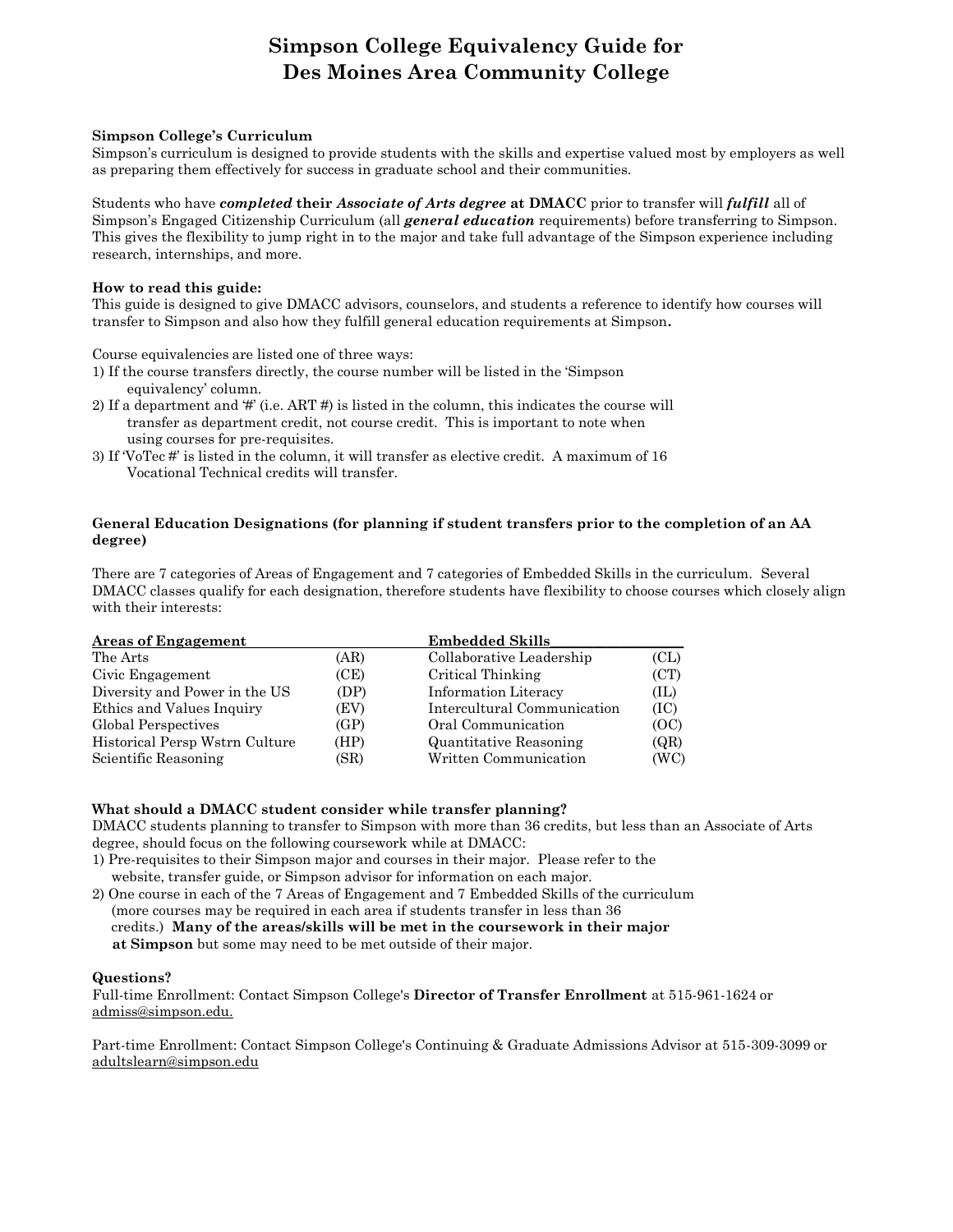| <b>DMACC Course # and Title</b>                                                                    | <b>Simpson Equivalent</b><br>Course | General<br>Education<br>Designation |
|----------------------------------------------------------------------------------------------------|-------------------------------------|-------------------------------------|
| ACC 111 Intro to Accounting                                                                        | $\operatorname{ACCT}$ 201           | QR                                  |
| ACC 124 Accounting Professionalism                                                                 | ACCT#                               |                                     |
| ACC 131 Principles of Accounting I                                                                 | ACCT 201 $*$                        | QR                                  |
| ACC 132 Principles of Accounting II                                                                | ACCT 201* or ACCT #                 | QR                                  |
| *If both 131 & 132 are successfully completed, student receives credit for 201 & 250 respectively. |                                     |                                     |
| ACC 161 Payroll Accounting                                                                         | ACCT 290                            |                                     |
| ACC 191 Financial Analysis                                                                         | ACCT#                               |                                     |
| ACC 193 Accounting Procedures/Mgmt                                                                 | ACCT#                               |                                     |
| ACC 202 Accounting Cycle                                                                           | ACCT#                               | CT/QR                               |
| ACC 222 Cost Accounting                                                                            | ACCT 353                            |                                     |
| ACC 231 Intermediate Accounting I                                                                  | ACCT 341 $*$                        |                                     |
| *upon successful completion of ACCT 342 at Simpson                                                 |                                     |                                     |
| ACC 232 Intermediate Accounting II                                                                 | no credit                           |                                     |
| ACC 251 Govt & Nonprofit Accounting                                                                | ACCT 359                            |                                     |
| ACC 261 Income Tax Accounting                                                                      | ACCT 354                            |                                     |
| ACC 268 Business Tax                                                                               | ACCT 355                            |                                     |
| ACC 272 Accounting Information Systems                                                             | ACCT#                               |                                     |
| ACC 281 Auditing                                                                                   | ACCT 358                            |                                     |
| ACC 311 Computer Accounting                                                                        | ACCT 250                            |                                     |
| ACC 351 Accounting Spreadsheets for Entrepreneurs                                                  | ACCT#                               | CT                                  |
| ACC 361 Accounting Spreadsheets                                                                    | ACCT 250                            |                                     |
| ACC 932 Accounting Internship                                                                      | ACCT 319                            |                                     |
| ACC 946 Accounting Career Seminar                                                                  | ACCT#                               |                                     |
| ACC - All other Accounting courses                                                                 | VoTec#                              |                                     |
| ADM - All Administrative Assistant courses                                                         | VoTec#                              |                                     |
| ADN - All Assoc Degree Nursing courses                                                             | VoTec#                              |                                     |
| AGA - All Agriculture/Agronomy courses                                                             | VoTec#                              |                                     |
| AGB - All Agriculture/Farm Management courses                                                      | VoTec#                              |                                     |
| AGC 314 Leadership in Agriculture                                                                  | MAGT#                               | CL                                  |
| AGC - All other AGC Ag courses                                                                     | VoTec#                              |                                     |
| AGH - All Agriculture/Horticulture courses                                                         | VoTec#                              |                                     |

| AGV - All Agriculture/Vet Tech courses                                | VoTec #                      |    |
|-----------------------------------------------------------------------|------------------------------|----|
| ANT 100 Introduction to Anthropology<br>ANT 105 Cultural Anthropology | ANTH $\#$<br><b>ANTH 210</b> | GP |

AGM - All Agriculture/Mechanics courses VoTec #

AGP - All Agriculture/Precision Ag courses VoTec #

AGS - All Agriculture/Animal Science courses VoTec #

AGT - All AGT Ag courses VoTec #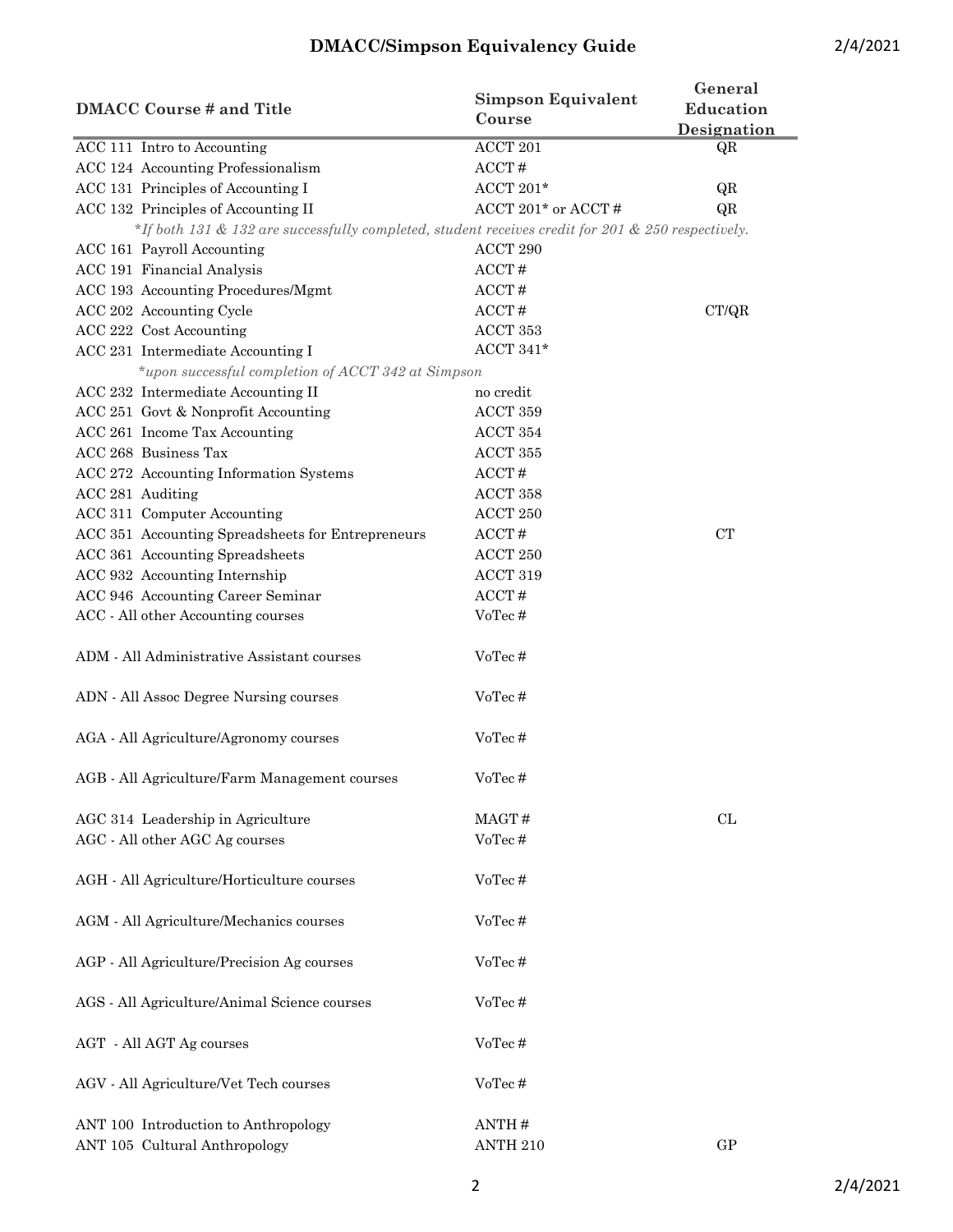| <b>DMACC Course # and Title</b>                | <b>Simpson Equivalent</b><br>Course | General<br>Education<br>Designation |  |
|------------------------------------------------|-------------------------------------|-------------------------------------|--|
| ANT 110 Faces of Culture                       | ANTH#                               |                                     |  |
| ANT 125 Applications of Anthropology           | ANTH#                               | ${\cal C}{\cal T}$                  |  |
| ANT 140 Cultural & Env of Boreal Forest        | BIOL#                               | CL                                  |  |
| ANT 150 Global Iss.-Local Perspec              | ANTH#                               | GP                                  |  |
| ANT 202 Human Origins                          | ANTH#                               | ${\rm CT}$                          |  |
| ANT 928 Independent Study                      | ANTH#                               |                                     |  |
| APP - All Apparel Merchandising courses        | VoTec#                              |                                     |  |
| ARC - All Architectural Technologies courses   | VoTec#                              |                                     |  |
| ART 101 Art Appreciation                       | ART#                                |                                     |  |
| ART 102 Arts for Elementary Education          | ART#                                |                                     |  |
| ART 133 Drawing                                | ART#                                | ${\rm AR}$                          |  |
| ART 136 Life Drawing                           | ART#                                | AR                                  |  |
| <b>ART 143 Painting</b>                        | ART#                                | AR                                  |  |
| ART 148 Landscape Painting                     | ART#                                | AR                                  |  |
| ART 173 Ceramics                               | ART#                                | AR                                  |  |
| ART 174 Ceramics II                            | ART#                                | AR                                  |  |
| ART 176 Tilemaking                             | ART#                                | AR                                  |  |
| ART 184 Principles of Photography              | ART#                                | AR                                  |  |
| ART 186 Principles of Digital Photography      | ART#                                | AR                                  |  |
| ART 189 Commercial Photography I               | ART#                                | AR                                  |  |
| ART 190 History of Photography                 | ART#                                |                                     |  |
| ART 192 Portrait Photography I                 | ART#                                | AR                                  |  |
| ART 194 Portfolio Photography I                | ART#                                | AR                                  |  |
| ART 195 Design: Exp Art Media                  | ART#                                | AR                                  |  |
| ART 203 Art History I                          | ART#                                | HP                                  |  |
| ART 204 Art History II                         | ART#                                | HP                                  |  |
| ART 225 Photoshop for Photography              | ART#                                | ${\rm AR}$                          |  |
| ART 226 Alter. Photo Processes                 | ART#                                | AR                                  |  |
| ART 283 Commercial Photography II              | VoTec#                              | ${\rm AR}$                          |  |
| ART 287 Portrait Photography II                | VoTec#                              | AR                                  |  |
| ART 289 Photojournalism                        | VoTec#                              | ${\rm AR}$                          |  |
| ART 291 Travel Photography                     | VoTec#                              | AR                                  |  |
| ART 292 Studio Photography                     | VoTec#                              | AR                                  |  |
| ART 294 Architectural Photography              | VoTec#                              | ${\rm AR}$                          |  |
| ART 929 Individual Projects                    | ART#                                | AR                                  |  |
| ART - All other Art Courses                    | VoTec#                              |                                     |  |
| ASL - All American Sign Language Courses       | ENG#                                | IC                                  |  |
| ASM 150 Communication with the Elderly         | HSV#                                |                                     |  |
| ASM 155 Impact of Demographics                 | SOC#                                |                                     |  |
| ASM 160 Aspects of Aging                       | HSV#                                |                                     |  |
| ASM 165 Healthy Aging                          | HSV#                                |                                     |  |
| ASM 180 Cultural Diversity                     | SOC#                                | DP                                  |  |
| ASM 200 Depression, Death & Grieving           | HSV#                                |                                     |  |
| ASM 274 Law & Ethics in Healthcare             | HSV#                                | EV                                  |  |
| ASM 282 Aging Services                         | HSV#                                |                                     |  |
| ASM 283 Aging Policies and Government Programs | PoSc#                               | DP                                  |  |
| ASM 295 Death & Dying                          | SOC#                                |                                     |  |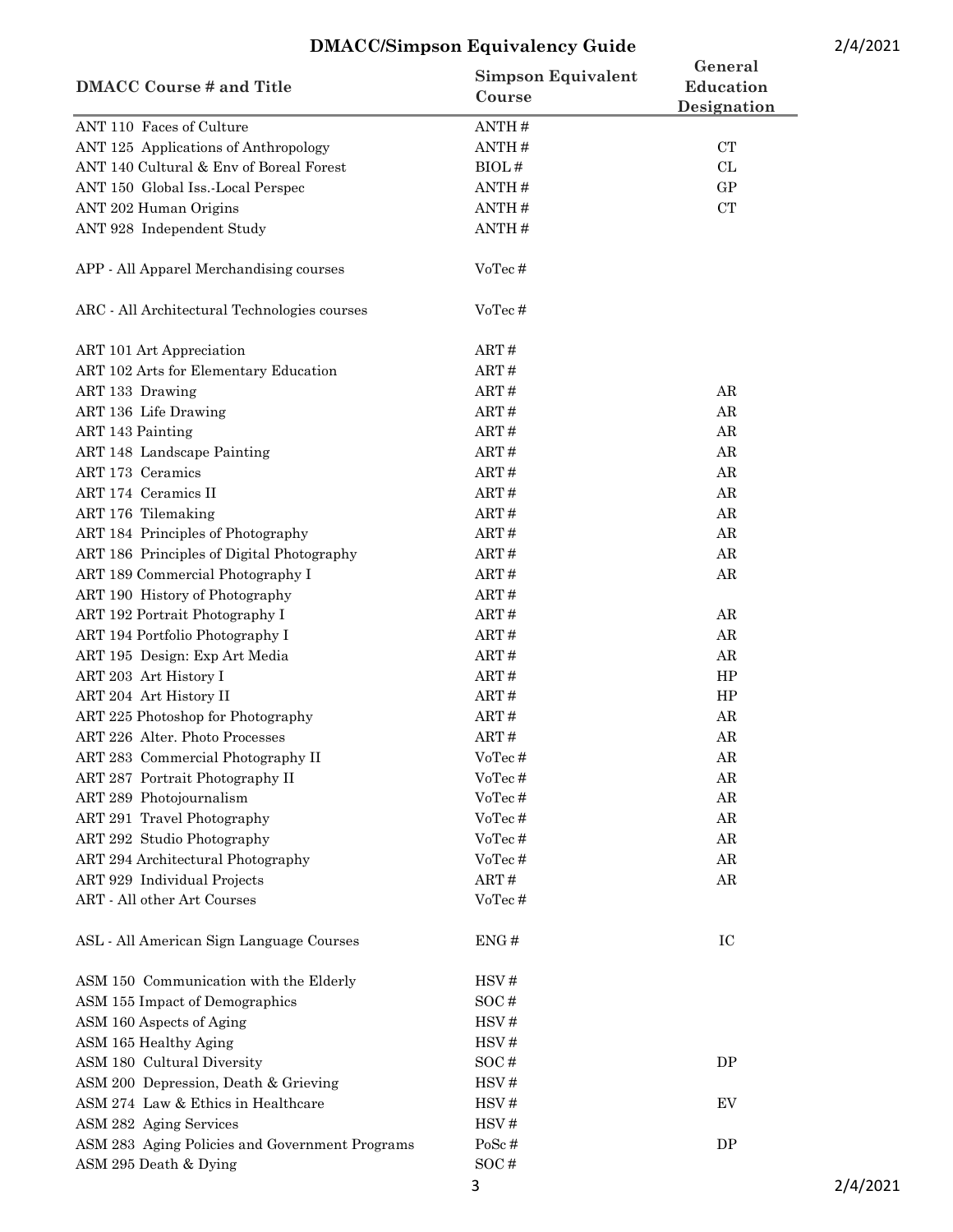| <b>DMACC Course # and Title</b>                                                                | <b>Simpson Equivalent</b><br>Course | General<br><b>Education</b><br>Designation |
|------------------------------------------------------------------------------------------------|-------------------------------------|--------------------------------------------|
| ASM - All other Aging Service Mgmt courses                                                     | VoTec#                              |                                            |
| ATC - All Auto Tech Chrysler CAP courses                                                       | VoTec#                              |                                            |
| ATF - All Auto Tech Ford ASSET courses                                                         | VoTec#                              |                                            |
| ATG - All Auto Tech GM ASEP courses                                                            | VoTec#                              |                                            |
| AUT - All Automotive Technology courses                                                        | VoTec#                              |                                            |
| AVI - All Aviation courses                                                                     | VoTec#                              |                                            |
| AVM - All Aviation Maintenance courses                                                         | VoTec#                              |                                            |
| BCA - All Business Computer Application courses                                                | VoTec#                              |                                            |
| BIO 100 Opportunities in Biology                                                               | BIOL#                               |                                            |
| BIO 104 Introductory Biol w/Lab                                                                | BIOL#                               | SR                                         |
| BIO 112 General Biology I                                                                      | <b>BIOL 111</b>                     | SR                                         |
| BIO 113 General Biology II                                                                     | <b>BIOL 110</b>                     | SR                                         |
| BIO 135 Intro to Botany                                                                        | <b>BIOL 145</b>                     | ${\rm SR}$                                 |
| BIO 138 Field Ecology                                                                          | $BIOL \#$ *                         | SR                                         |
| *If both 135 & 138 are successfully completed, student receives credit for BIOL 243            |                                     |                                            |
| BIO 145 Ecology of Iowa                                                                        | BIOL#                               | SR                                         |
| BIO 146 Genetics                                                                               | BIOL#                               | QR                                         |
| BIO 151 Nutrition                                                                              | <b>SPSC 107</b>                     | CT                                         |
| BIO 156 Human Biology w/Lab                                                                    | <b>BIOL 104</b>                     | SR                                         |
| BIO 164 Essent Anatomy/Physiology                                                              | <b>BIOL 104</b>                     | ${\rm SR}$                                 |
| BIO 168 Anatomy & Physiology I                                                                 | BIOL#                               | ${\rm SR}$                                 |
| BIO 173 Anatomy & Physiology II                                                                | BIOL#                               | SR                                         |
| * If both 168 & 173 are successfully completed, student receives credit for BIOL 104 & BIOL #. |                                     |                                            |
| BIO 186 Microbiology                                                                           | <b>BIOL 251</b>                     | ${\rm SR}$                                 |
| BIO 191 Intro to Biotechnology w/lab                                                           | BIOL#                               | QR/SR                                      |
| BIO 225 Marine Biology I                                                                       | BIOL#                               | ${\rm SR}$                                 |
| BIO 227 Marine Biology II                                                                      | BIOL#                               | ${\rm SR}$                                 |
| BIO 243 Topics in Biotechnology                                                                | BIOL#                               |                                            |
| BIO 249 Biotechnology Internship                                                               | <b>BIOL 319</b>                     |                                            |
| BIO 250 Cell & Molec Bio-Nucleic Acids                                                         | <b>BIOL 360</b>                     | SR                                         |
| BIO 251 Cell & Molec Bio-Proteins                                                              | BIOL#                               | SR                                         |
| BIO 260 Biology of Aging                                                                       | BIOL#                               |                                            |
| BIO 295 General Ecology w/Lab                                                                  | <b>BIOL 253</b>                     | SR                                         |
| BIO 732 Health Science Microbiology                                                            | <b>BIOL 251</b>                     | SR                                         |
| BIO 733 Health Science Anatomy                                                                 | BIOL#                               | ${\rm SR}$                                 |
| BIO 734 Health Science Physiology                                                              | <b>BIOL 225</b>                     | SR                                         |
| BIO 900 Field Studies in Medical Sciences                                                      | BIOL#                               |                                            |
| BIO 922 Field Studies                                                                          | BIOL#                               |                                            |
| BMA - All Building Maintenance courses                                                         | VoTec#                              |                                            |
| BPT - All Bioprocess Technology courses                                                        | VoTec#                              |                                            |
| BUS 102 Intro to Business                                                                      | MAGT 131                            |                                            |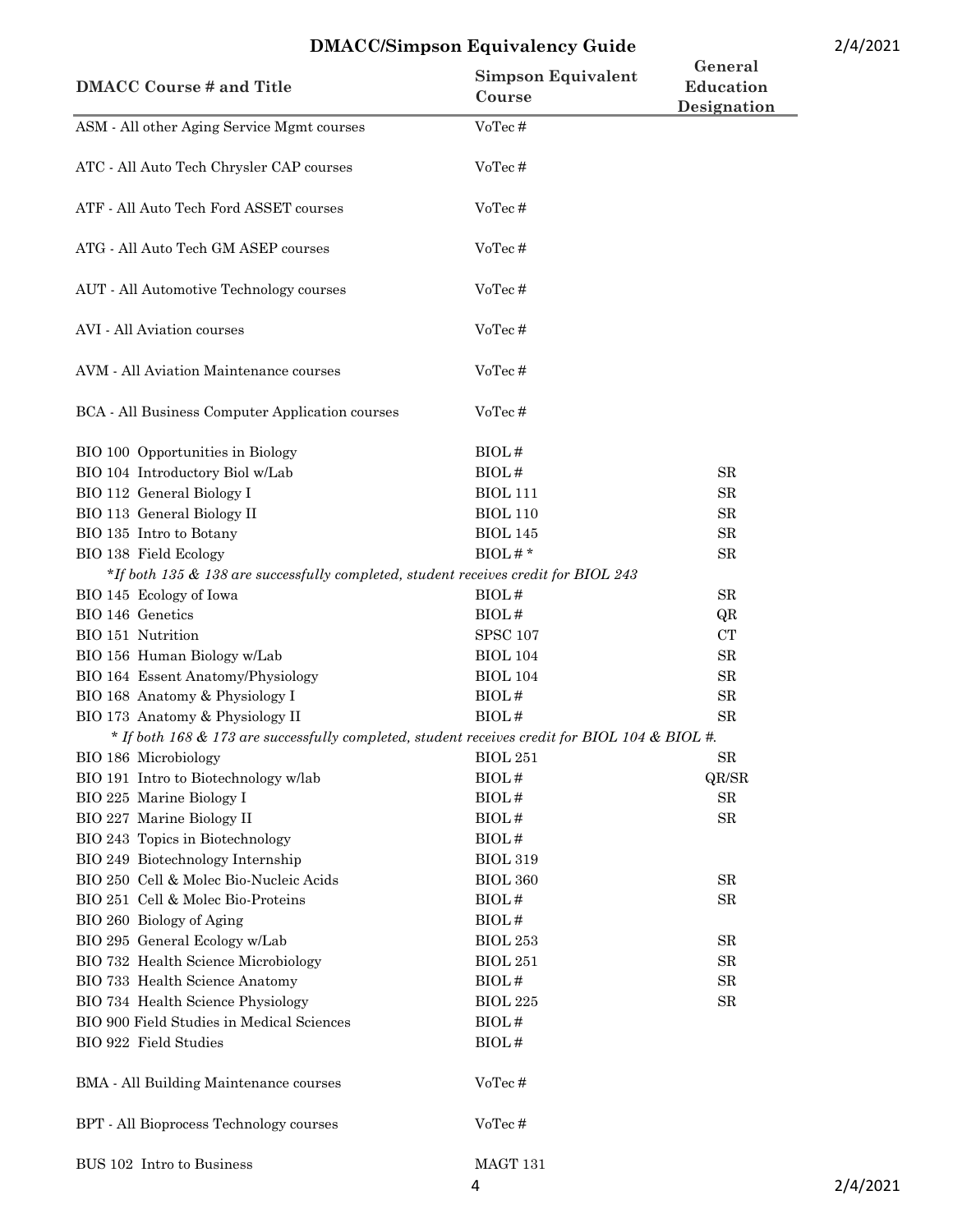| <b>DMACC Course # and Title</b>              | <b>Simpson Equivalent</b><br>Course | General<br>Education<br>Designation |
|----------------------------------------------|-------------------------------------|-------------------------------------|
| BUS 112 Business Math                        | MATH 105                            | QR                                  |
| BUS 148 Small Business Management            | MAGT 324                            |                                     |
| BUS 150 E-Commerce                           | <b>MIS 220</b>                      |                                     |
| <b>BUS 180 Business Ethics</b>               | MAGT#                               | $\operatorname{CT/EV}$              |
| BUS 185 Business Law I                       | MAGT 231                            |                                     |
| BUS 186 Business Law II                      | MAGT 232                            |                                     |
| BUS 211 Business Statistics                  | ECON 135                            | QR                                  |
| BUS 213 Statistical Business Applications    | ECON 135                            | QR                                  |
| BUS 220 Intro to International Business      | MAGT 290                            |                                     |
| BUS 231 Quantitative Methods/Busns Decisions | MAGT#                               | QR                                  |
| BUS 250 Principles of Real Estate            | MAGT 290                            |                                     |
| BUS 260 Introduction to Insurance            | MAGT 345                            |                                     |
| BUS 278 Employment Law                       | MAGT 323                            |                                     |
| BUS - All other Business courses             | MAGT#                               |                                     |
|                                              |                                     |                                     |
| CAD - All Computer Aided Drafting courses    | VoTec#                              |                                     |
| CAT - All Caterpillar courses                | VoTec#                              |                                     |
| CET - All Civil Engineering Tech courses     | VoTec#                              |                                     |
| CHM 105 Survey of Chemistry                  | <b>CHEM 150</b>                     | SR                                  |
| CHM 122 Intro to Gen Chemistry               | CHEM#                               | ${\rm SR}$                          |
| CHM 132 Intro to Org/Biochemistry            | CHEM#                               | ${\rm SR}$                          |
| CHM 165 General/Inorg Chem I                 | <b>CHEM 101</b>                     | QR/SR                               |
| CHM 175 General/Inorg Chem II                | <b>CHEM 102</b>                     | QR/SR                               |
| CHM 263 Organic Chemistry I                  | CHEM 201                            | ${\rm SR}$                          |
| CHM 273 Organic Chemistry II                 | CHEM 202                            | ${\rm SR}$                          |
| CIS 125 Intro to Programming w/L             | <b>MIS 150</b>                      |                                     |
| CIS 130 Computer Programming                 | <b>MIS 150</b>                      |                                     |
| CIS 152 Data Structures                      | $CmSc$ 155                          |                                     |
| CIS 154 Computational Structures             | CIS#                                |                                     |
| $CIS 161 C++$                                | $\rm CIS~260C++$                    |                                     |
| CIS 164 Advanced C++                         | CIS 260C++                          |                                     |
| CIS 169 C#                                   | CIS 260C#                           |                                     |
| CIS 171 Java                                 | CIS 260JA                           |                                     |
| CIS 174 Advanced C# Programming              | CIS 260C#                           |                                     |
| CIS 175 Java II                              | <b>CMSC 150</b>                     |                                     |
| CIS 178 Java Programming I                   | CIS 260JA                           |                                     |
| CIS 179 Java Programming II                  | CIS 260JA or CIS $#$                |                                     |
| CIS 189 Python                               | <b>MIS 150</b>                      |                                     |
| CIS 303 Intro to Data Base                   | CIS#                                |                                     |
| CIS 332 Data Base and SQL                    | <b>CIS 255</b>                      |                                     |
| CIS 338 SQL/Oracle                           | CIS#                                |                                     |
|                                              | CIS#                                |                                     |
| CIS 346 Data Base Design<br>CIS 402 COBOL    | CIS#                                |                                     |
|                                              |                                     |                                     |
| CIS 451 PLTW - Comp Sci Applications         | CIS#                                |                                     |
| CIS 505 Structured Systems Analysis          | <b>MIS 340</b>                      |                                     |
| CIS 583 Assembler                            | CIS#                                |                                     |
| CIS 588 Computer Organization                | CmSc <sub>265</sub>                 |                                     |
| CIS 604 Visual Basic                         | <b>CIS 260VB</b>                    |                                     |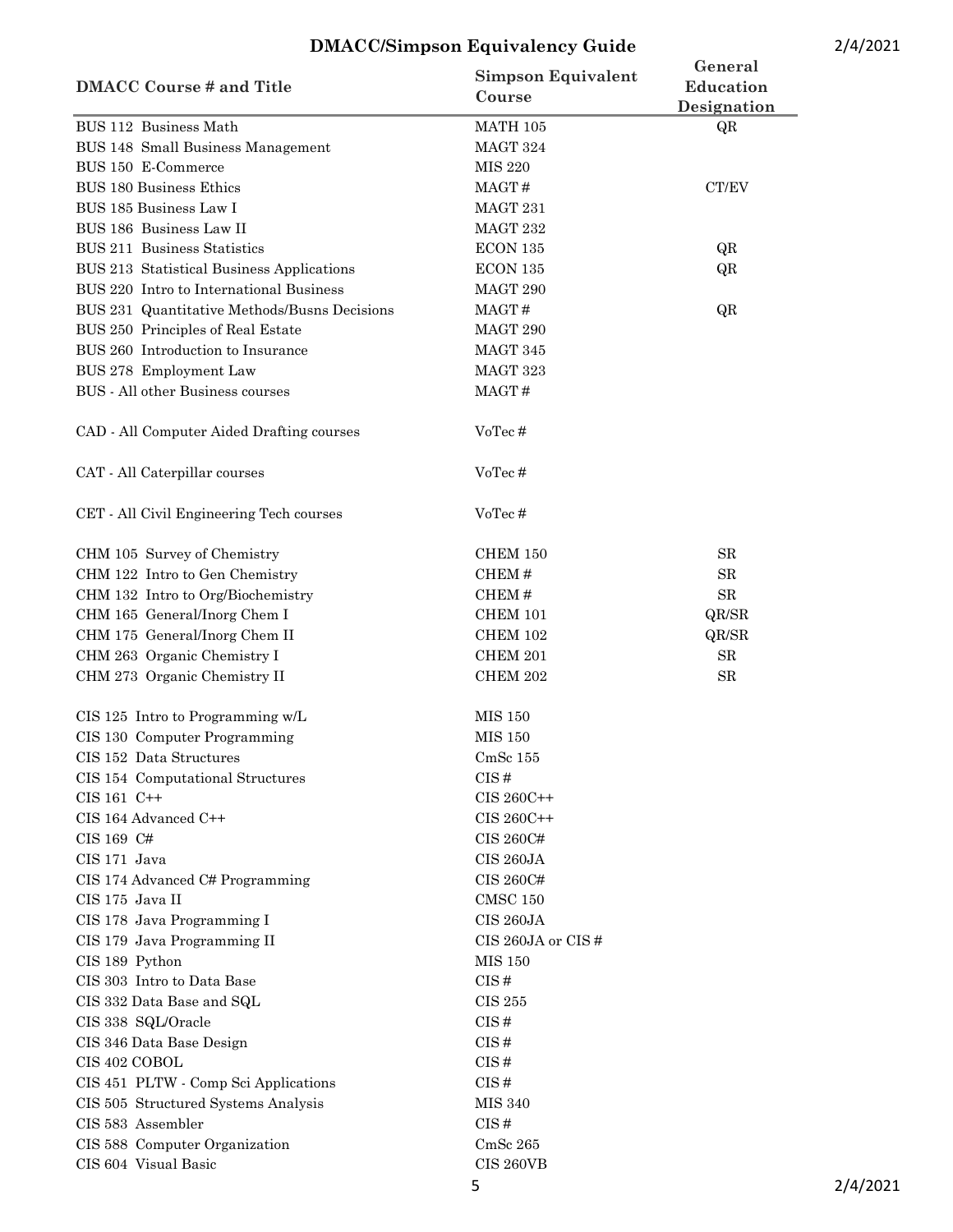| <b>DMACC Course # and Title</b>                                                                        | <b>Simpson Equivalent</b><br>Course              | General<br>Education<br>Designation |          |
|--------------------------------------------------------------------------------------------------------|--------------------------------------------------|-------------------------------------|----------|
| CIS 612 Advanced Visual Basic<br>CIS - All other Computer Programming courses                          | CIS 260VB or CIS #<br>VoTec#                     |                                     |          |
| COM 146 Gender, Sexuality and Media<br>COM 148 Diversity and the Media<br>COM 703 Communication Skills | COMM 275 OR COMM#<br>COMM 275 OR COMM#<br>VoTec# | DP<br>DP                            |          |
| CON - All Construction courses                                                                         | VoTec#                                           |                                     |          |
| CRC - All Court Reporting courses                                                                      | VoTec#                                           |                                     |          |
| CRJ 100 Intro to Criminal Justice                                                                      | CJ 101                                           |                                     |          |
| CRJ 101 Ethics in CJ                                                                                   | $CJ \#$                                          | EV                                  |          |
| CRJ 107 Survey Crim Justice Agencies                                                                   | CJ#                                              |                                     |          |
| CRJ 109 Theories of Interviewing                                                                       | CJ#                                              |                                     |          |
| CRJ 111 Police and Society                                                                             | CJ 224                                           |                                     |          |
| CRJ 120 Introduction to Corrections                                                                    | CJ 344                                           |                                     |          |
| CRJ 128 Victimology                                                                                    | CJ 290                                           |                                     |          |
| CRJ 130 Criminal Law                                                                                   | CJ 360                                           |                                     |          |
| CRJ 132 Constitutional Law                                                                             | PoSc 315                                         | CE                                  |          |
| CRJ 137 Juvenile Law                                                                                   | CJ 300                                           |                                     |          |
| CRJ 141 Criminal Investigation                                                                         | $CJ \neq$                                        |                                     |          |
| CRJ 167 Operating Systems for Forensics                                                                | CIS#                                             |                                     |          |
| CRJ 176 Computer Forensics I                                                                           | CmSc 290                                         |                                     |          |
| CRJ 178 E-Crime Investigative Methods                                                                  | CJ 365                                           |                                     |          |
| CRJ 179 White Collar Crime                                                                             | CJ 375                                           | CE                                  |          |
| CRJ 195 Crime Scene Investigation                                                                      | CJ#                                              | <b>CT</b>                           |          |
| CRJ 196 Crime Scene Investigation I                                                                    | $CJ \#$                                          |                                     |          |
| CRJ 197 Crime Scene Investigation II                                                                   | $CJ \#$                                          |                                     |          |
| CRJ 220 Community-Based Corrections                                                                    | CJ 344                                           |                                     |          |
| CRJ 222 Correctional Treatment Methods                                                                 | <b>CJ 290</b>                                    |                                     |          |
| CRJ 229 Penology                                                                                       | CJ 344                                           |                                     |          |
| CRJ 237 Criminal & Constitutional Law                                                                  | CJ 360                                           | CE                                  |          |
| CRJ 238 Corrections & Constitutional Law                                                               | <b>CJ 290</b>                                    | CE                                  |          |
| CRJ 239 Special-Need Offenders                                                                         | CJ 290                                           |                                     |          |
| CRJ 245 Scientific Investigation                                                                       | CJ#                                              |                                     |          |
| CRJ 248 Scientific Investigation                                                                       | CJ 290                                           |                                     |          |
| CRJ 264 Effective Courtroom Testimony                                                                  | <b>CJ 290</b>                                    |                                     |          |
| CRJ 267 E-Discovery I--Overview                                                                        | <b>CJ 290</b>                                    |                                     |          |
| CRJ 268 E-Discovery II--Data Collect                                                                   | CJ 290                                           |                                     |          |
| CRJ 269 E-Discovery III--Data Process                                                                  | $CJ$ 290                                         |                                     |          |
| CRJ 276 Computer Forensics II                                                                          | CmSc 290                                         |                                     |          |
| CRJ 277 Adv Digital Forensic Methods                                                                   | CmSc 290                                         |                                     |          |
| CRJ 278 Apple/Macintosh Forensics                                                                      | CmSc 290                                         |                                     |          |
| CRJ 279 Malware Forensics                                                                              | CmSc 290                                         |                                     |          |
| CRJ 292 Police Phys Fitness & Condition                                                                | SpSc 290                                         |                                     |          |
| CRJ 293 Criminal Justice Report Writing                                                                | CJ 290                                           |                                     |          |
| CRJ 294 CJ Communication Strategies                                                                    | CJ#                                              | OC/WC                               |          |
| CRJ 296 Latent Friction Ridge Evidence                                                                 | VoTec#                                           |                                     |          |
| CRJ 297 Death & Injury Investigations                                                                  | VoTec#                                           |                                     |          |
| CRJ 298 Impressions & Bloodstains                                                                      | VoTec#                                           |                                     |          |
| CRJ 301 Intro to Homeland Security                                                                     | CJ 290                                           |                                     |          |
|                                                                                                        | 6                                                |                                     | 2/4/2021 |
|                                                                                                        |                                                  |                                     |          |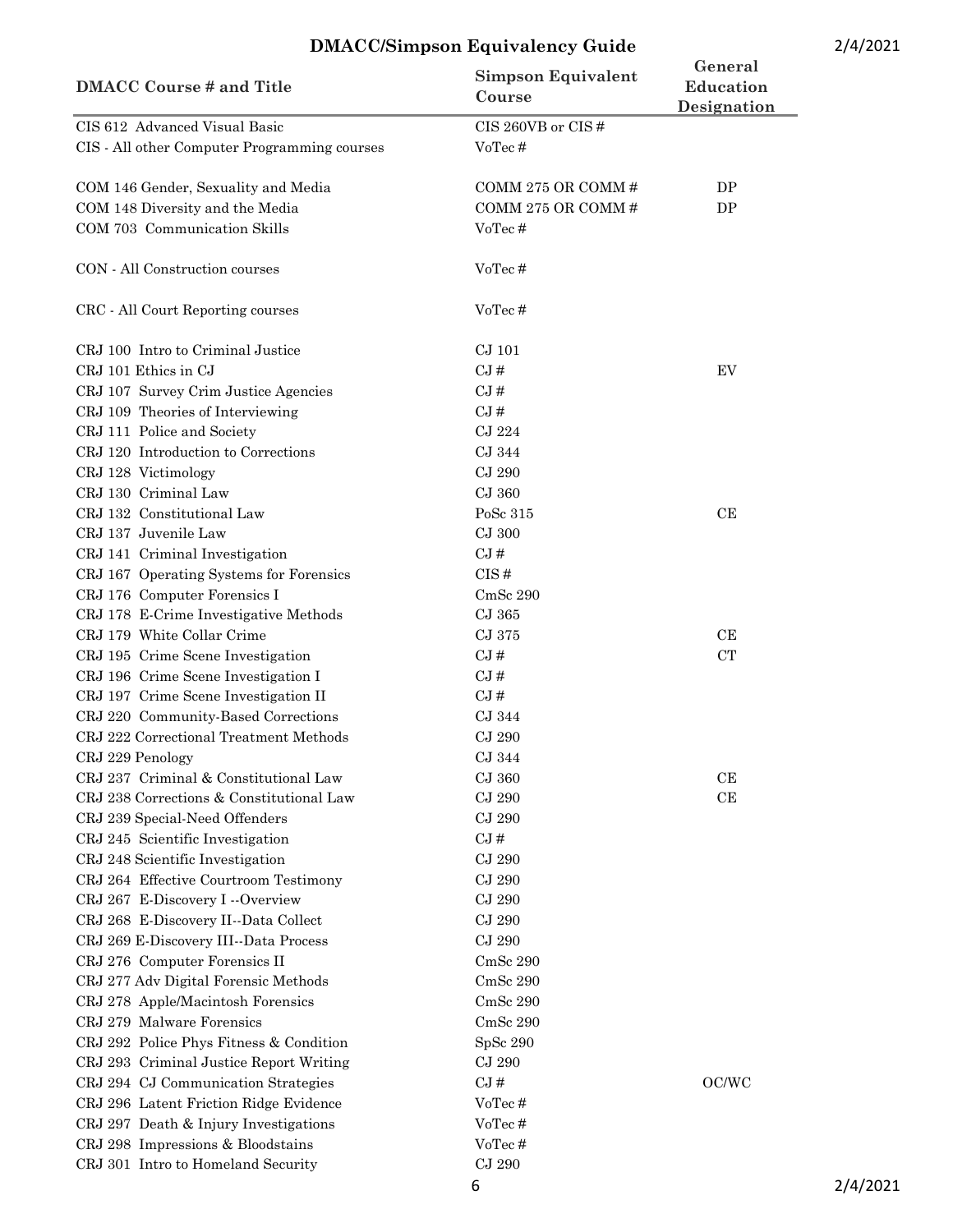| <b>DMACC Course # and Title</b>                                                      | <b>Simpson Equivalent</b><br>Course | General<br>Education<br>Designation |  |
|--------------------------------------------------------------------------------------|-------------------------------------|-------------------------------------|--|
| CRJ 302 Transportation & Border Security                                             | CJ 290                              |                                     |  |
| CRJ 303 Intelligence Analysis & Security Mgmt                                        | CJ 290                              |                                     |  |
| CRJ 305 Introduction to Cyber Terrorism                                              | CJ 270                              |                                     |  |
| CRJ 330 Forensic Photography I                                                       | CJ 390                              |                                     |  |
| CRJ 331 Forensic Photography II                                                      | CJ 390                              |                                     |  |
| CRJ 332 Forensic Photography III                                                     | CJ 390                              |                                     |  |
| CRJ 333 Crime Scene Inv & Forensic Photo                                             | CJ#                                 |                                     |  |
| CRJ 932 Internship                                                                   | CJ 219                              |                                     |  |
| CRR - All Collision Repair/Refinish courses                                          | VoTec#                              |                                     |  |
| CSC - All Computer Science courses                                                   | VoTec#                              |                                     |  |
| DEA - All Dental Assistant courses                                                   | VoTec#                              |                                     |  |
| DHY 114 Dental Hygiene Anatomical Science                                            | BIOL#                               |                                     |  |
| DHY 121 Oral Histology & Embryology                                                  | BIOL#                               |                                     |  |
| DHY 141 General & Oral Pathology                                                     | BIOL#                               |                                     |  |
| DHY - All other Dental Hygiene courses                                               | VoTec#                              |                                     |  |
| DRA 101 Intro to Theatre                                                             | THTR#                               | AR                                  |  |
| DRA 125 Intro to Play Analysis                                                       | <b>THTR 101</b>                     | CT                                  |  |
| DRA 130 Acting I                                                                     | <b>THTR 130</b>                     | AR                                  |  |
| DRA 132 Acting II                                                                    | THTR 230                            | AR                                  |  |
| DRA 134 Improvisational Acting                                                       | THTR#                               | AR                                  |  |
| DRA 139 Acting for the Camera                                                        | THTR#                               | AR                                  |  |
| DRA 143 The Business of Acting                                                       | THTR#                               | AR                                  |  |
| DRA 147 Creative Drama School/Rec                                                    | THTR#                               | AR                                  |  |
| DRA 180 Theatre Lab I                                                                | THTR#                               | ${\rm AR}$                          |  |
| DRA 181 Theatre Lab II                                                               | THTR#                               | AR                                  |  |
| DRA 222 Performing Shakespeare                                                       | THTR#                               |                                     |  |
| DRA 250 Directing                                                                    | THTR 232                            | AR                                  |  |
| DRA 252 Playwriting                                                                  | <b>THTR 201</b>                     | AR                                  |  |
| DRA 280 Theatre Lab III                                                              | THTR#                               | ${\rm AR}$                          |  |
| DRA 281 Theatre Lab IV                                                               | THTR#                               | ${\rm AR}$                          |  |
| DRA 945 Practicum I                                                                  | <b>THTR 120</b>                     |                                     |  |
| DRA 946 Practicum II                                                                 | <b>THTR 120</b>                     |                                     |  |
| DRA 948 Practicum III                                                                | <b>THTR 120</b>                     |                                     |  |
| DSL - All Diesel courses                                                             | VoTec#                              |                                     |  |
| DTM - All Dietary Management courses                                                 | VoTec#                              |                                     |  |
| ECE 103 Intro to Early Childhood Education<br>*ECE 103 & ECE 151 combined = EDUC 231 | $EDUC \#^*$                         |                                     |  |
| ECE 106 Child Dev Associate Standards                                                | EDUC <sup>#</sup>                   |                                     |  |
| ECE 114 Dual Language Learners in ECE                                                | EDUC#                               |                                     |  |
| ECE 130 Emergency Care                                                               | VoTec#                              |                                     |  |
| ECE 133 Child Health, Safety & Nutrition                                             | EDUC $\#^*$                         |                                     |  |
| *ECE 133, 243 & 290 combined = EDUC 334                                              |                                     |                                     |  |
| ECE 151 Individualizing for Children                                                 | $EDUC#*$                            |                                     |  |
| *ECE 103 & ECE 151 combined = EDUC 231                                               |                                     |                                     |  |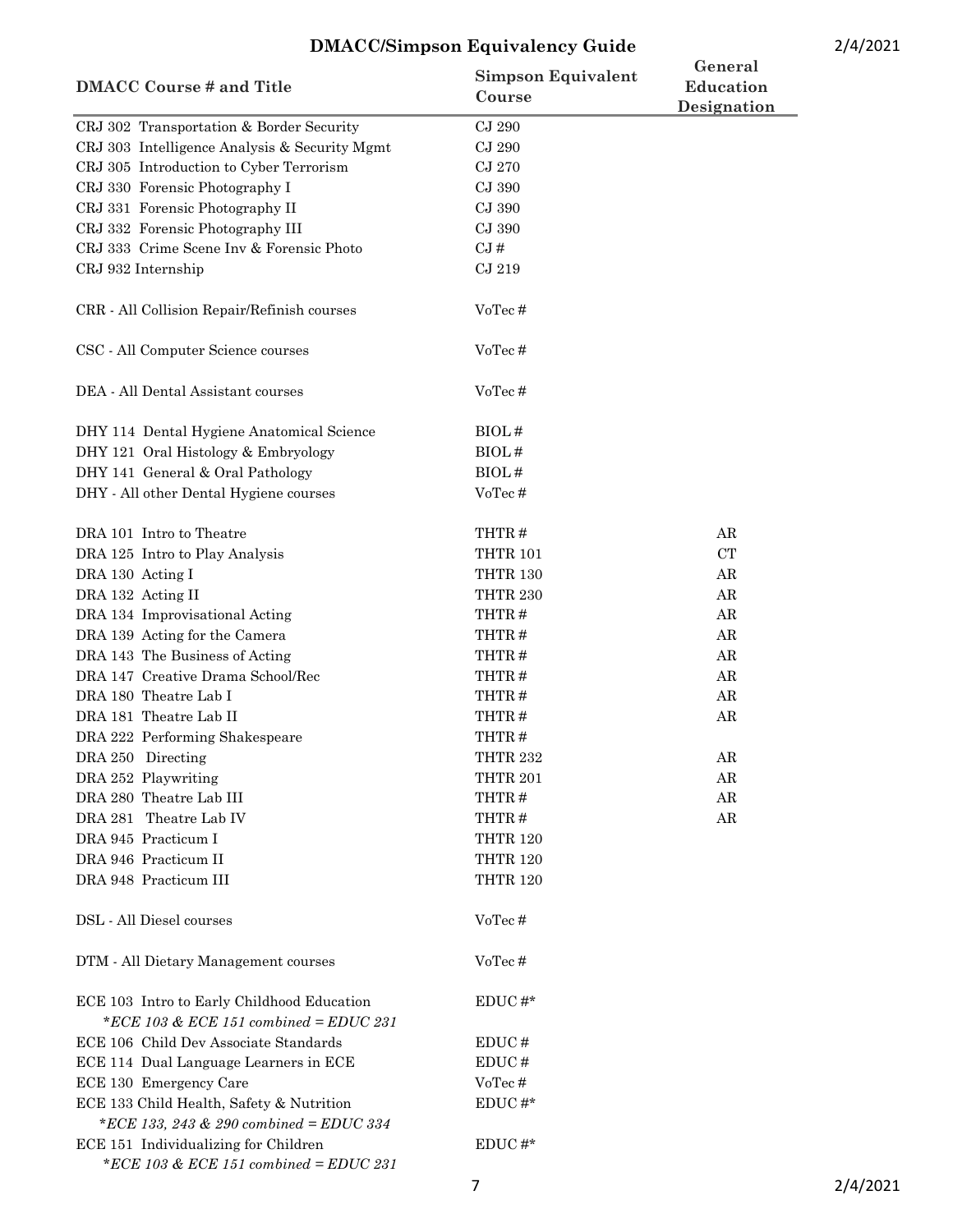| <b>DMACC Course # and Title</b>                                                          | <b>Simpson Equivalent</b><br>Course | General<br>Education<br>Designation |
|------------------------------------------------------------------------------------------|-------------------------------------|-------------------------------------|
| ECE 152 Learning With Digital Media                                                      | EDUC#                               |                                     |
| ECE 158 Early Childhood Curriculum I                                                     | $EDUC#*$                            |                                     |
| *ECE 158, 159 & 221 combined = EDUC 330                                                  |                                     |                                     |
| ECE 159 Early Childhood Curriculum II                                                    | $EDUC#*$                            |                                     |
| *ECE 158, 159 & 221 combined = EDUC 330                                                  |                                     |                                     |
| ECE 170 Child Growth and Development                                                     | EDUC <sub>118</sub>                 |                                     |
| ECE 215 Home, School & Comm Rltns                                                        | $\mathop{\rm EDUC}\nolimits$ #*     |                                     |
| *ECE 133, 215 & 290 combined = EDUC 334                                                  |                                     |                                     |
| ECE 216 Teaching Young Eng Lang Learners                                                 | EDUC#                               |                                     |
| ECE 221 Infant/Toddler Care and Educ.                                                    | $EDUC#*$                            |                                     |
| *ECE 158, 159 & 221 combined = EDUC 330                                                  |                                     |                                     |
| ECE 242 Child Life Theory                                                                | EDUC 351                            |                                     |
| ECE 243 Early Childhood Guidance                                                         | EDUC#*                              |                                     |
| *ECE 133, 243 & 290 combined = EDUC 334                                                  |                                     |                                     |
| ECE 262 Early Childhood Field Exp                                                        | EDUC#                               |                                     |
| ECE 281 Practicum                                                                        | EDUC <sup>#</sup>                   |                                     |
| ECE 290 Early Childhood Program Admin                                                    | $EDUC$ #*                           |                                     |
| *ECE 133, 243 & 290 combined = EDUC 334                                                  |                                     |                                     |
| ECE 343 Early Childhood Guidance Lab                                                     | EDUC#                               |                                     |
| ECE 359 ECE Curriculum II Lab                                                            | EDUC#                               |                                     |
| ECE 930 Administrative Practicum                                                         | EDUC <sup>#</sup>                   | CL                                  |
| ECE 932 Early Childhood Internship                                                       | EDUC <sub>319</sub>                 |                                     |
| ECE 944 ECE Field Experience Seminar                                                     | $\mathop{\rm EDUC}\nolimits$ #      |                                     |
| ECN 120 Principles of Macroeconomics                                                     | <b>ECON 100*</b>                    |                                     |
| ECN 130 Principles of Microeconomics                                                     | <b>ECON 100*</b>                    |                                     |
| * Economics majors are required to take both ECN 120 & 130 to meet ECON 100 requirement. |                                     |                                     |
| EDU 210 Foundations of Education                                                         | EDUC 114                            | CE                                  |
| EDU 213 Intro to Education                                                               | <b>EDUC 114</b>                     | CE                                  |
| EDU 218 Initial Field Experience                                                         | EDUC#                               |                                     |
| EDU 245 Exceptional Learner                                                              | EDUC 312                            |                                     |
| EDU 252 Communication & Collaborative Prtnrshps                                          | EDUC <sup>#</sup>                   |                                     |
| EDU 253 Behavior Mgmt & Social Interaction Skills                                        | EDUC 333                            | IL/QR                               |
| EDU 255 Technology in the Classroom                                                      | EDUC#                               | CT/EV                               |
| EGR 152 Engineering MATLAB                                                               | ENGR#                               | QR                                  |
| EGR 180 Statics                                                                          | <b>ENGR 250</b>                     | QR                                  |
| EGR All other Engineering courses                                                        | ENGR#                               |                                     |
| EGT - All Engineering Technology courses                                                 | VoTec#                              |                                     |
| ELL - All English Language Learners courses<br>Maximum of 8 credits                      | ENG#                                |                                     |
| ELT - All Electronics courses                                                            | VoTec#                              |                                     |
| EMS - All Emergency Medical Serv courses                                                 | VoTec#                              |                                     |
| ENG 060 College Preparatory Writing I                                                    | no credit                           |                                     |
| ENG 061 College Preparatory Writing II                                                   | no credit                           |                                     |
| ENG 104 Resources for Composition                                                        | ENG#                                |                                     |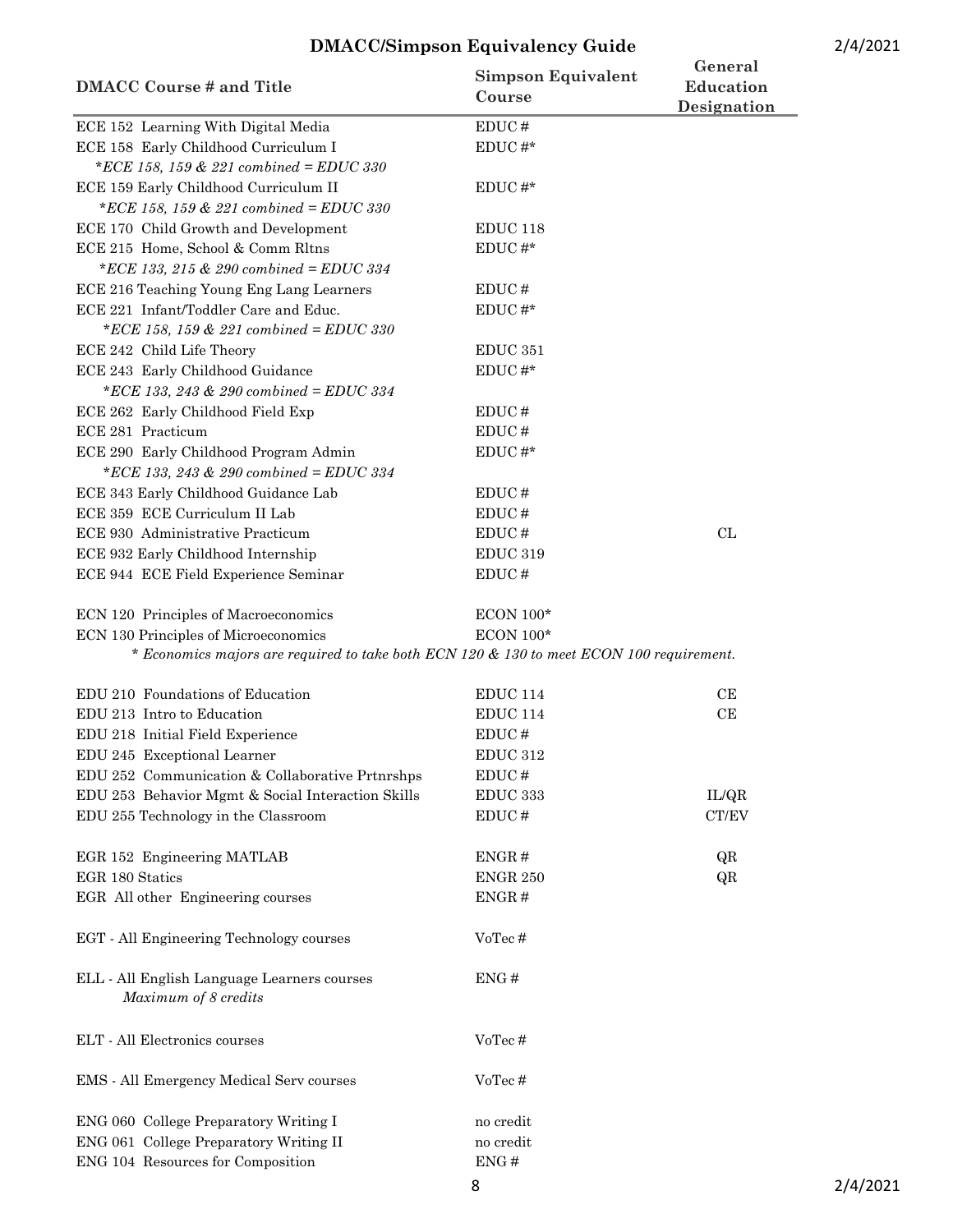| <b>DMACC Course # and Title</b>                      | <b>Simpson Equivalent</b><br>Course | General<br>Education<br>Designation |  |
|------------------------------------------------------|-------------------------------------|-------------------------------------|--|
| ENG 105 Composition I                                | ENG#                                | WC                                  |  |
| ENG 106 Composition II                               | <b>ENG 106</b>                      | WC                                  |  |
| ENG 108 Comp II: Tech Writing                        | ENG#                                | OC/WC                               |  |
| ENG 145 Strategies for Composition                   | ENG#                                | WC                                  |  |
| ENG 221 Creative Writing                             | ENG#                                | AR                                  |  |
| ENG 225 Creative Writing: Poetry                     | <b>ENG 203</b>                      | AR                                  |  |
| ENG 230 Creative Writing: Fiction                    | <b>ENG 202</b>                      | AR                                  |  |
| ENG 235 Playwriting & Screenwriting                  | ENG#                                | AR                                  |  |
| ENV 103 Sustainable Living                           | BIOL#                               |                                     |  |
| ENV 115 Environmental Science                        | BIOL#*                              |                                     |  |
| ENV 116 Environmental Science Lab                    | $BIOL \#^*$                         |                                     |  |
| *BIOL 115 and BIOL 116 = BIOL 103 and SR designation |                                     |                                     |  |
| ENV 145 Conservation Biology                         | BIOL#                               |                                     |  |
| ENV 160 Restoring Plant Communities                  | BIOL#                               |                                     |  |
| FIN 101 Principles of Banking                        | ECON#                               |                                     |  |
| FIN 121 Personal Finance                             | MAGT#                               |                                     |  |
| FIN 180 Intro to Investments                         | ECON 337                            |                                     |  |
| FIN 214 Stocks, Bonds and Investments                | MAGT 290                            |                                     |  |
| FIR - All Fire Science courses                       | VoTec#                              |                                     |  |
| FLA 141 Elementary Arabic I                          | WLCS#                               |                                     |  |
| FLA 142 Elementary Arabic II                         | WLCS#                               |                                     |  |
| FLA 241 Intermediate Arabic I                        | <b>WLCS 290</b>                     | IC                                  |  |
| FLA 242 Intermediate Arabic II                       | <b>WLCS 290</b>                     | IC                                  |  |
| FLC 141 Elementary Chinese I                         | WLCS#                               |                                     |  |
| FLC 142 Elementary Chinese II                        | WLCS#                               |                                     |  |
| FLC 241 Intermediate Chinese I                       | <b>WLCS 290</b>                     | IC                                  |  |
| FLC 242 Intermediate Chinese II                      | <b>WLCS 290</b>                     | IC                                  |  |
| FLF 151 Elementary French I                          | FREN#                               |                                     |  |
| FLF 152 Elementary French II                         | FREN#                               |                                     |  |
| FLF 241 Intermediate French I                        | FREN#                               | IC                                  |  |
| FLF 242 Intermediate French II                       | FREN#                               | IC                                  |  |
| FLG 141 Elementary German I                          | GER#                                |                                     |  |
| FLG 142 Elementary German II                         | GER#                                |                                     |  |
| FLG 241 Intermediate German I                        | GER#                                | IC                                  |  |
| FLG 242 Intermediate German II                       | GER#                                | IC                                  |  |
| FLI 141 Elementary Italian I                         | WLCS#                               |                                     |  |
| FLI 142 Elementary Italian II                        | WLCS#                               |                                     |  |
| FLI 241 Intermediate Italian I                       | <b>WLCS 290</b>                     | IC                                  |  |
| FLI 242 Intermediate Italian II                      | <b>WLCS 290</b>                     | IC                                  |  |
| FLJ 141 Elementary Japanese I                        | WLCS#                               |                                     |  |
| FLJ 142 Elementary Japanese II                       | WLCS#                               |                                     |  |
| FLJ 241 Intermediate Japanese I                      | <b>WLCS 290</b>                     | IC                                  |  |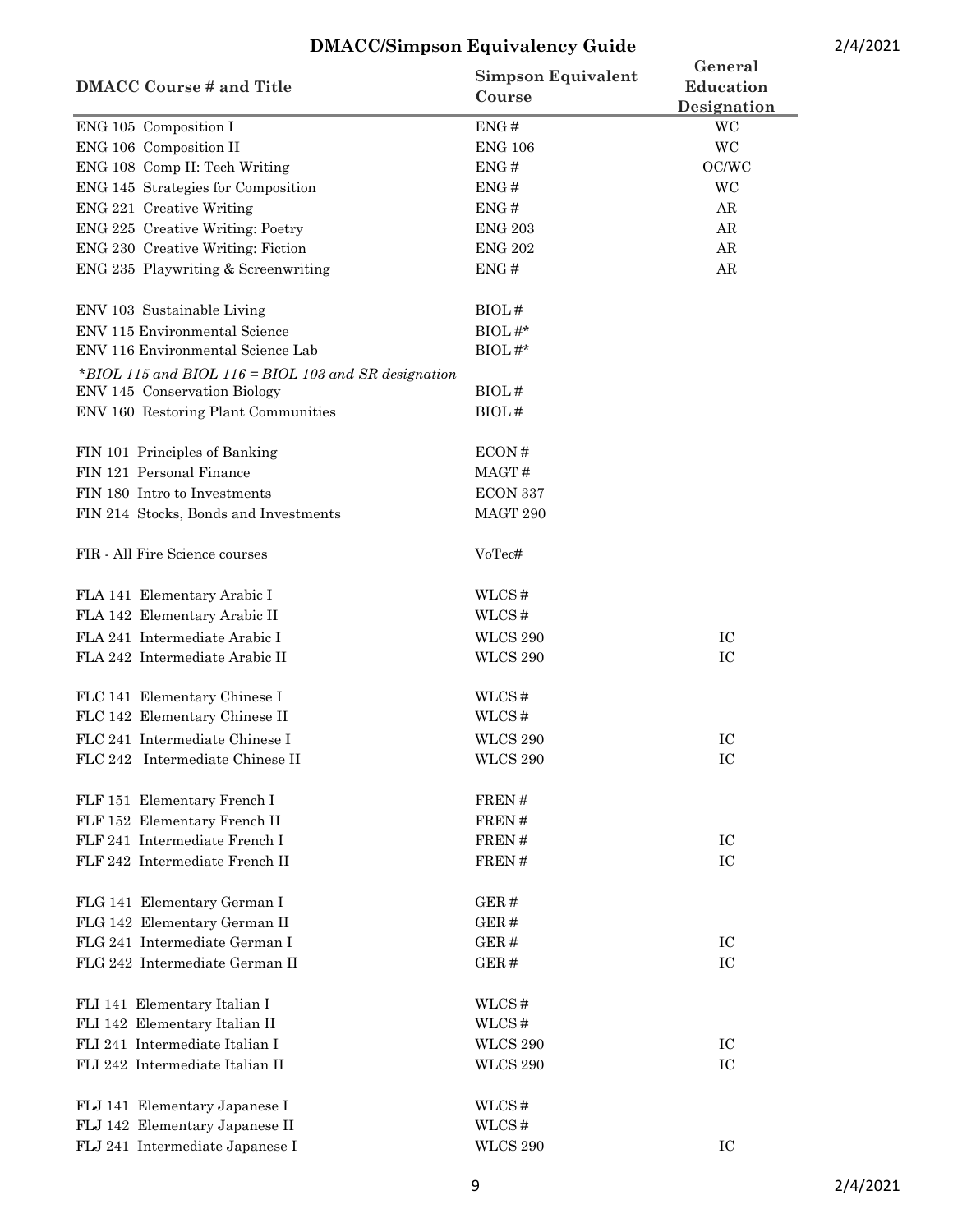| <b>WLCS 290</b><br>IC<br><b>SPAN 110</b><br>FLS 151 Elementary Spanish I<br>FLS 152 Elementary Spanish II<br><b>SPAN 111</b><br>FLS 181 Spanish for Heritage Speakers I<br><b>SPAN 290</b><br>FLS 241 Intermediate Spanish I<br>IC<br>SPAN#<br>FLS 242 Intermediate Spanish II<br>IC<br>SPAN#<br>IC<br>FLS 281 Spanish for Heritage Speakers II<br><b>SPAN 290</b><br>GEO 111 Intro to Geography<br>GEOG#<br>GEO 124 Reg Geog of Nonwest World<br>GP<br><b>GEOG 124</b><br><b>GEOG 128</b><br>GP<br>GEO 125 Reg Geog of Developed World<br>GP<br>GLS 199 Japan: The Changing Tradition<br><b>HUM 197</b><br>GP<br>GLS 200 Country Study<br><b>HUM 197</b><br>GLS 210 International Year Seminar<br>GP<br><b>HUM 290</b><br>GLS 220 Middle East & Islam<br>GP<br><b>HUM 197</b><br>GP<br>GLS 230 Latin America<br><b>HUM 197</b><br><b>HUM 197</b><br>GP<br>GLS 235 Intro to International Studies<br>GRD 403 Communication Design I<br>$GDSN \#^*$<br>AR/CL/CT<br>GDSN $\#^*$<br>GRD 404 Typography II<br>GDSN#*<br>GRD 405 Typography I<br>GRD 410 Illustration I<br><b>GDSN 248</b><br>$\mathrm{GDSN}\,\#^*$<br>GRD 411 Communication Design II<br>AR/CL/OC<br>GRD 414 Illustration II<br>$\mathrm{GDSN}\,\#^*$<br>GDSN#*<br>GRD 415 InDesign I<br>GRD 421 Internship Preparation<br><b>GDSN 119</b><br>GRD 424 Graphic Design Internship<br><b>GDSN 319</b><br>$\mathrm{GDSN}\,\#^*$<br>GRD 426 Communication Design III<br>GRD 437 Communication Design IV<br>$\mathrm{GDSN}\,\#^*$<br>GRD - All other Graphic Design courses<br>VoTec #*<br>*upon meeting with the Dept Chair, specific course credit could be given<br>GDSN#*<br>GRT 424 Digital Imaging II<br>GDSN#*<br>GDSN#*<br>GRT 426 Digital Publishing III<br>GRT 932 Internship<br><b>GDSN 319</b><br>VoTec $\#^{\star}$<br>GRT - All other Graphic Technologies courses<br>*upon meeting with the Dept Chair, specific course credit could be given<br>HCM 231 Nutrition<br>$SPSC \#^*$<br>*Successful completion of HCM 231 & PEH 190 = SpSc 107<br>HCM - All other Hospitality, Culinary Mgmt courses<br>VoTec#<br>HCR - All Heating and Cooling courses<br>VoTec#<br><b>HIST 101</b><br>HP<br>HIS 112 West Civ: Ancient to Early Modern<br>HIS 113 West Civ: Early Modern to Present<br><b>HIST 102</b><br>HP<br><b>HIST 201</b><br>HP<br>HIS 150 U.S. History to 1877<br>HIS 153 U.S. History since 1877<br><b>HIST 202</b><br>HP<br>HIS 201 Iowa History<br>HIST <sub>290</sub><br>HP<br>10 | <b>DMACC Course # and Title</b>  | <b>Simpson Equivalent</b><br>Course | General<br>Education<br>Designation |  |
|-----------------------------------------------------------------------------------------------------------------------------------------------------------------------------------------------------------------------------------------------------------------------------------------------------------------------------------------------------------------------------------------------------------------------------------------------------------------------------------------------------------------------------------------------------------------------------------------------------------------------------------------------------------------------------------------------------------------------------------------------------------------------------------------------------------------------------------------------------------------------------------------------------------------------------------------------------------------------------------------------------------------------------------------------------------------------------------------------------------------------------------------------------------------------------------------------------------------------------------------------------------------------------------------------------------------------------------------------------------------------------------------------------------------------------------------------------------------------------------------------------------------------------------------------------------------------------------------------------------------------------------------------------------------------------------------------------------------------------------------------------------------------------------------------------------------------------------------------------------------------------------------------------------------------------------------------------------------------------------------------------------------------------------------------------------------------------------------------------------------------------------------------------------------------------------------------------------------------------------------------------------------------------------------------------------------------------------------------------------------------------------------------------------------------------------------------------------------|----------------------------------|-------------------------------------|-------------------------------------|--|
|                                                                                                                                                                                                                                                                                                                                                                                                                                                                                                                                                                                                                                                                                                                                                                                                                                                                                                                                                                                                                                                                                                                                                                                                                                                                                                                                                                                                                                                                                                                                                                                                                                                                                                                                                                                                                                                                                                                                                                                                                                                                                                                                                                                                                                                                                                                                                                                                                                                                 | FLJ 242 Intermediate Japanese II |                                     |                                     |  |
|                                                                                                                                                                                                                                                                                                                                                                                                                                                                                                                                                                                                                                                                                                                                                                                                                                                                                                                                                                                                                                                                                                                                                                                                                                                                                                                                                                                                                                                                                                                                                                                                                                                                                                                                                                                                                                                                                                                                                                                                                                                                                                                                                                                                                                                                                                                                                                                                                                                                 |                                  |                                     |                                     |  |
|                                                                                                                                                                                                                                                                                                                                                                                                                                                                                                                                                                                                                                                                                                                                                                                                                                                                                                                                                                                                                                                                                                                                                                                                                                                                                                                                                                                                                                                                                                                                                                                                                                                                                                                                                                                                                                                                                                                                                                                                                                                                                                                                                                                                                                                                                                                                                                                                                                                                 |                                  |                                     |                                     |  |
|                                                                                                                                                                                                                                                                                                                                                                                                                                                                                                                                                                                                                                                                                                                                                                                                                                                                                                                                                                                                                                                                                                                                                                                                                                                                                                                                                                                                                                                                                                                                                                                                                                                                                                                                                                                                                                                                                                                                                                                                                                                                                                                                                                                                                                                                                                                                                                                                                                                                 |                                  |                                     |                                     |  |
| 2/4/2021                                                                                                                                                                                                                                                                                                                                                                                                                                                                                                                                                                                                                                                                                                                                                                                                                                                                                                                                                                                                                                                                                                                                                                                                                                                                                                                                                                                                                                                                                                                                                                                                                                                                                                                                                                                                                                                                                                                                                                                                                                                                                                                                                                                                                                                                                                                                                                                                                                                        |                                  |                                     |                                     |  |
|                                                                                                                                                                                                                                                                                                                                                                                                                                                                                                                                                                                                                                                                                                                                                                                                                                                                                                                                                                                                                                                                                                                                                                                                                                                                                                                                                                                                                                                                                                                                                                                                                                                                                                                                                                                                                                                                                                                                                                                                                                                                                                                                                                                                                                                                                                                                                                                                                                                                 |                                  |                                     |                                     |  |
|                                                                                                                                                                                                                                                                                                                                                                                                                                                                                                                                                                                                                                                                                                                                                                                                                                                                                                                                                                                                                                                                                                                                                                                                                                                                                                                                                                                                                                                                                                                                                                                                                                                                                                                                                                                                                                                                                                                                                                                                                                                                                                                                                                                                                                                                                                                                                                                                                                                                 |                                  |                                     |                                     |  |
|                                                                                                                                                                                                                                                                                                                                                                                                                                                                                                                                                                                                                                                                                                                                                                                                                                                                                                                                                                                                                                                                                                                                                                                                                                                                                                                                                                                                                                                                                                                                                                                                                                                                                                                                                                                                                                                                                                                                                                                                                                                                                                                                                                                                                                                                                                                                                                                                                                                                 |                                  |                                     |                                     |  |
|                                                                                                                                                                                                                                                                                                                                                                                                                                                                                                                                                                                                                                                                                                                                                                                                                                                                                                                                                                                                                                                                                                                                                                                                                                                                                                                                                                                                                                                                                                                                                                                                                                                                                                                                                                                                                                                                                                                                                                                                                                                                                                                                                                                                                                                                                                                                                                                                                                                                 |                                  |                                     |                                     |  |
|                                                                                                                                                                                                                                                                                                                                                                                                                                                                                                                                                                                                                                                                                                                                                                                                                                                                                                                                                                                                                                                                                                                                                                                                                                                                                                                                                                                                                                                                                                                                                                                                                                                                                                                                                                                                                                                                                                                                                                                                                                                                                                                                                                                                                                                                                                                                                                                                                                                                 |                                  |                                     |                                     |  |
|                                                                                                                                                                                                                                                                                                                                                                                                                                                                                                                                                                                                                                                                                                                                                                                                                                                                                                                                                                                                                                                                                                                                                                                                                                                                                                                                                                                                                                                                                                                                                                                                                                                                                                                                                                                                                                                                                                                                                                                                                                                                                                                                                                                                                                                                                                                                                                                                                                                                 |                                  |                                     |                                     |  |
|                                                                                                                                                                                                                                                                                                                                                                                                                                                                                                                                                                                                                                                                                                                                                                                                                                                                                                                                                                                                                                                                                                                                                                                                                                                                                                                                                                                                                                                                                                                                                                                                                                                                                                                                                                                                                                                                                                                                                                                                                                                                                                                                                                                                                                                                                                                                                                                                                                                                 |                                  |                                     |                                     |  |
|                                                                                                                                                                                                                                                                                                                                                                                                                                                                                                                                                                                                                                                                                                                                                                                                                                                                                                                                                                                                                                                                                                                                                                                                                                                                                                                                                                                                                                                                                                                                                                                                                                                                                                                                                                                                                                                                                                                                                                                                                                                                                                                                                                                                                                                                                                                                                                                                                                                                 |                                  |                                     |                                     |  |
|                                                                                                                                                                                                                                                                                                                                                                                                                                                                                                                                                                                                                                                                                                                                                                                                                                                                                                                                                                                                                                                                                                                                                                                                                                                                                                                                                                                                                                                                                                                                                                                                                                                                                                                                                                                                                                                                                                                                                                                                                                                                                                                                                                                                                                                                                                                                                                                                                                                                 |                                  |                                     |                                     |  |
|                                                                                                                                                                                                                                                                                                                                                                                                                                                                                                                                                                                                                                                                                                                                                                                                                                                                                                                                                                                                                                                                                                                                                                                                                                                                                                                                                                                                                                                                                                                                                                                                                                                                                                                                                                                                                                                                                                                                                                                                                                                                                                                                                                                                                                                                                                                                                                                                                                                                 |                                  |                                     |                                     |  |
|                                                                                                                                                                                                                                                                                                                                                                                                                                                                                                                                                                                                                                                                                                                                                                                                                                                                                                                                                                                                                                                                                                                                                                                                                                                                                                                                                                                                                                                                                                                                                                                                                                                                                                                                                                                                                                                                                                                                                                                                                                                                                                                                                                                                                                                                                                                                                                                                                                                                 |                                  |                                     |                                     |  |
|                                                                                                                                                                                                                                                                                                                                                                                                                                                                                                                                                                                                                                                                                                                                                                                                                                                                                                                                                                                                                                                                                                                                                                                                                                                                                                                                                                                                                                                                                                                                                                                                                                                                                                                                                                                                                                                                                                                                                                                                                                                                                                                                                                                                                                                                                                                                                                                                                                                                 |                                  |                                     |                                     |  |
|                                                                                                                                                                                                                                                                                                                                                                                                                                                                                                                                                                                                                                                                                                                                                                                                                                                                                                                                                                                                                                                                                                                                                                                                                                                                                                                                                                                                                                                                                                                                                                                                                                                                                                                                                                                                                                                                                                                                                                                                                                                                                                                                                                                                                                                                                                                                                                                                                                                                 |                                  |                                     |                                     |  |
|                                                                                                                                                                                                                                                                                                                                                                                                                                                                                                                                                                                                                                                                                                                                                                                                                                                                                                                                                                                                                                                                                                                                                                                                                                                                                                                                                                                                                                                                                                                                                                                                                                                                                                                                                                                                                                                                                                                                                                                                                                                                                                                                                                                                                                                                                                                                                                                                                                                                 |                                  |                                     |                                     |  |
|                                                                                                                                                                                                                                                                                                                                                                                                                                                                                                                                                                                                                                                                                                                                                                                                                                                                                                                                                                                                                                                                                                                                                                                                                                                                                                                                                                                                                                                                                                                                                                                                                                                                                                                                                                                                                                                                                                                                                                                                                                                                                                                                                                                                                                                                                                                                                                                                                                                                 |                                  |                                     |                                     |  |
|                                                                                                                                                                                                                                                                                                                                                                                                                                                                                                                                                                                                                                                                                                                                                                                                                                                                                                                                                                                                                                                                                                                                                                                                                                                                                                                                                                                                                                                                                                                                                                                                                                                                                                                                                                                                                                                                                                                                                                                                                                                                                                                                                                                                                                                                                                                                                                                                                                                                 |                                  |                                     |                                     |  |
|                                                                                                                                                                                                                                                                                                                                                                                                                                                                                                                                                                                                                                                                                                                                                                                                                                                                                                                                                                                                                                                                                                                                                                                                                                                                                                                                                                                                                                                                                                                                                                                                                                                                                                                                                                                                                                                                                                                                                                                                                                                                                                                                                                                                                                                                                                                                                                                                                                                                 |                                  |                                     |                                     |  |
|                                                                                                                                                                                                                                                                                                                                                                                                                                                                                                                                                                                                                                                                                                                                                                                                                                                                                                                                                                                                                                                                                                                                                                                                                                                                                                                                                                                                                                                                                                                                                                                                                                                                                                                                                                                                                                                                                                                                                                                                                                                                                                                                                                                                                                                                                                                                                                                                                                                                 |                                  |                                     |                                     |  |
|                                                                                                                                                                                                                                                                                                                                                                                                                                                                                                                                                                                                                                                                                                                                                                                                                                                                                                                                                                                                                                                                                                                                                                                                                                                                                                                                                                                                                                                                                                                                                                                                                                                                                                                                                                                                                                                                                                                                                                                                                                                                                                                                                                                                                                                                                                                                                                                                                                                                 |                                  |                                     |                                     |  |
|                                                                                                                                                                                                                                                                                                                                                                                                                                                                                                                                                                                                                                                                                                                                                                                                                                                                                                                                                                                                                                                                                                                                                                                                                                                                                                                                                                                                                                                                                                                                                                                                                                                                                                                                                                                                                                                                                                                                                                                                                                                                                                                                                                                                                                                                                                                                                                                                                                                                 |                                  |                                     |                                     |  |
|                                                                                                                                                                                                                                                                                                                                                                                                                                                                                                                                                                                                                                                                                                                                                                                                                                                                                                                                                                                                                                                                                                                                                                                                                                                                                                                                                                                                                                                                                                                                                                                                                                                                                                                                                                                                                                                                                                                                                                                                                                                                                                                                                                                                                                                                                                                                                                                                                                                                 |                                  |                                     |                                     |  |
|                                                                                                                                                                                                                                                                                                                                                                                                                                                                                                                                                                                                                                                                                                                                                                                                                                                                                                                                                                                                                                                                                                                                                                                                                                                                                                                                                                                                                                                                                                                                                                                                                                                                                                                                                                                                                                                                                                                                                                                                                                                                                                                                                                                                                                                                                                                                                                                                                                                                 |                                  |                                     |                                     |  |
|                                                                                                                                                                                                                                                                                                                                                                                                                                                                                                                                                                                                                                                                                                                                                                                                                                                                                                                                                                                                                                                                                                                                                                                                                                                                                                                                                                                                                                                                                                                                                                                                                                                                                                                                                                                                                                                                                                                                                                                                                                                                                                                                                                                                                                                                                                                                                                                                                                                                 |                                  |                                     |                                     |  |
|                                                                                                                                                                                                                                                                                                                                                                                                                                                                                                                                                                                                                                                                                                                                                                                                                                                                                                                                                                                                                                                                                                                                                                                                                                                                                                                                                                                                                                                                                                                                                                                                                                                                                                                                                                                                                                                                                                                                                                                                                                                                                                                                                                                                                                                                                                                                                                                                                                                                 |                                  |                                     |                                     |  |
|                                                                                                                                                                                                                                                                                                                                                                                                                                                                                                                                                                                                                                                                                                                                                                                                                                                                                                                                                                                                                                                                                                                                                                                                                                                                                                                                                                                                                                                                                                                                                                                                                                                                                                                                                                                                                                                                                                                                                                                                                                                                                                                                                                                                                                                                                                                                                                                                                                                                 | GRT 415 Digital Imaging I        |                                     |                                     |  |
|                                                                                                                                                                                                                                                                                                                                                                                                                                                                                                                                                                                                                                                                                                                                                                                                                                                                                                                                                                                                                                                                                                                                                                                                                                                                                                                                                                                                                                                                                                                                                                                                                                                                                                                                                                                                                                                                                                                                                                                                                                                                                                                                                                                                                                                                                                                                                                                                                                                                 |                                  |                                     |                                     |  |
|                                                                                                                                                                                                                                                                                                                                                                                                                                                                                                                                                                                                                                                                                                                                                                                                                                                                                                                                                                                                                                                                                                                                                                                                                                                                                                                                                                                                                                                                                                                                                                                                                                                                                                                                                                                                                                                                                                                                                                                                                                                                                                                                                                                                                                                                                                                                                                                                                                                                 |                                  |                                     |                                     |  |
|                                                                                                                                                                                                                                                                                                                                                                                                                                                                                                                                                                                                                                                                                                                                                                                                                                                                                                                                                                                                                                                                                                                                                                                                                                                                                                                                                                                                                                                                                                                                                                                                                                                                                                                                                                                                                                                                                                                                                                                                                                                                                                                                                                                                                                                                                                                                                                                                                                                                 |                                  |                                     |                                     |  |
|                                                                                                                                                                                                                                                                                                                                                                                                                                                                                                                                                                                                                                                                                                                                                                                                                                                                                                                                                                                                                                                                                                                                                                                                                                                                                                                                                                                                                                                                                                                                                                                                                                                                                                                                                                                                                                                                                                                                                                                                                                                                                                                                                                                                                                                                                                                                                                                                                                                                 |                                  |                                     |                                     |  |
|                                                                                                                                                                                                                                                                                                                                                                                                                                                                                                                                                                                                                                                                                                                                                                                                                                                                                                                                                                                                                                                                                                                                                                                                                                                                                                                                                                                                                                                                                                                                                                                                                                                                                                                                                                                                                                                                                                                                                                                                                                                                                                                                                                                                                                                                                                                                                                                                                                                                 |                                  |                                     |                                     |  |
|                                                                                                                                                                                                                                                                                                                                                                                                                                                                                                                                                                                                                                                                                                                                                                                                                                                                                                                                                                                                                                                                                                                                                                                                                                                                                                                                                                                                                                                                                                                                                                                                                                                                                                                                                                                                                                                                                                                                                                                                                                                                                                                                                                                                                                                                                                                                                                                                                                                                 |                                  |                                     |                                     |  |
|                                                                                                                                                                                                                                                                                                                                                                                                                                                                                                                                                                                                                                                                                                                                                                                                                                                                                                                                                                                                                                                                                                                                                                                                                                                                                                                                                                                                                                                                                                                                                                                                                                                                                                                                                                                                                                                                                                                                                                                                                                                                                                                                                                                                                                                                                                                                                                                                                                                                 |                                  |                                     |                                     |  |
|                                                                                                                                                                                                                                                                                                                                                                                                                                                                                                                                                                                                                                                                                                                                                                                                                                                                                                                                                                                                                                                                                                                                                                                                                                                                                                                                                                                                                                                                                                                                                                                                                                                                                                                                                                                                                                                                                                                                                                                                                                                                                                                                                                                                                                                                                                                                                                                                                                                                 |                                  |                                     |                                     |  |
|                                                                                                                                                                                                                                                                                                                                                                                                                                                                                                                                                                                                                                                                                                                                                                                                                                                                                                                                                                                                                                                                                                                                                                                                                                                                                                                                                                                                                                                                                                                                                                                                                                                                                                                                                                                                                                                                                                                                                                                                                                                                                                                                                                                                                                                                                                                                                                                                                                                                 |                                  |                                     |                                     |  |
|                                                                                                                                                                                                                                                                                                                                                                                                                                                                                                                                                                                                                                                                                                                                                                                                                                                                                                                                                                                                                                                                                                                                                                                                                                                                                                                                                                                                                                                                                                                                                                                                                                                                                                                                                                                                                                                                                                                                                                                                                                                                                                                                                                                                                                                                                                                                                                                                                                                                 |                                  |                                     |                                     |  |
|                                                                                                                                                                                                                                                                                                                                                                                                                                                                                                                                                                                                                                                                                                                                                                                                                                                                                                                                                                                                                                                                                                                                                                                                                                                                                                                                                                                                                                                                                                                                                                                                                                                                                                                                                                                                                                                                                                                                                                                                                                                                                                                                                                                                                                                                                                                                                                                                                                                                 |                                  |                                     |                                     |  |
|                                                                                                                                                                                                                                                                                                                                                                                                                                                                                                                                                                                                                                                                                                                                                                                                                                                                                                                                                                                                                                                                                                                                                                                                                                                                                                                                                                                                                                                                                                                                                                                                                                                                                                                                                                                                                                                                                                                                                                                                                                                                                                                                                                                                                                                                                                                                                                                                                                                                 |                                  |                                     |                                     |  |
|                                                                                                                                                                                                                                                                                                                                                                                                                                                                                                                                                                                                                                                                                                                                                                                                                                                                                                                                                                                                                                                                                                                                                                                                                                                                                                                                                                                                                                                                                                                                                                                                                                                                                                                                                                                                                                                                                                                                                                                                                                                                                                                                                                                                                                                                                                                                                                                                                                                                 |                                  |                                     |                                     |  |
|                                                                                                                                                                                                                                                                                                                                                                                                                                                                                                                                                                                                                                                                                                                                                                                                                                                                                                                                                                                                                                                                                                                                                                                                                                                                                                                                                                                                                                                                                                                                                                                                                                                                                                                                                                                                                                                                                                                                                                                                                                                                                                                                                                                                                                                                                                                                                                                                                                                                 |                                  |                                     |                                     |  |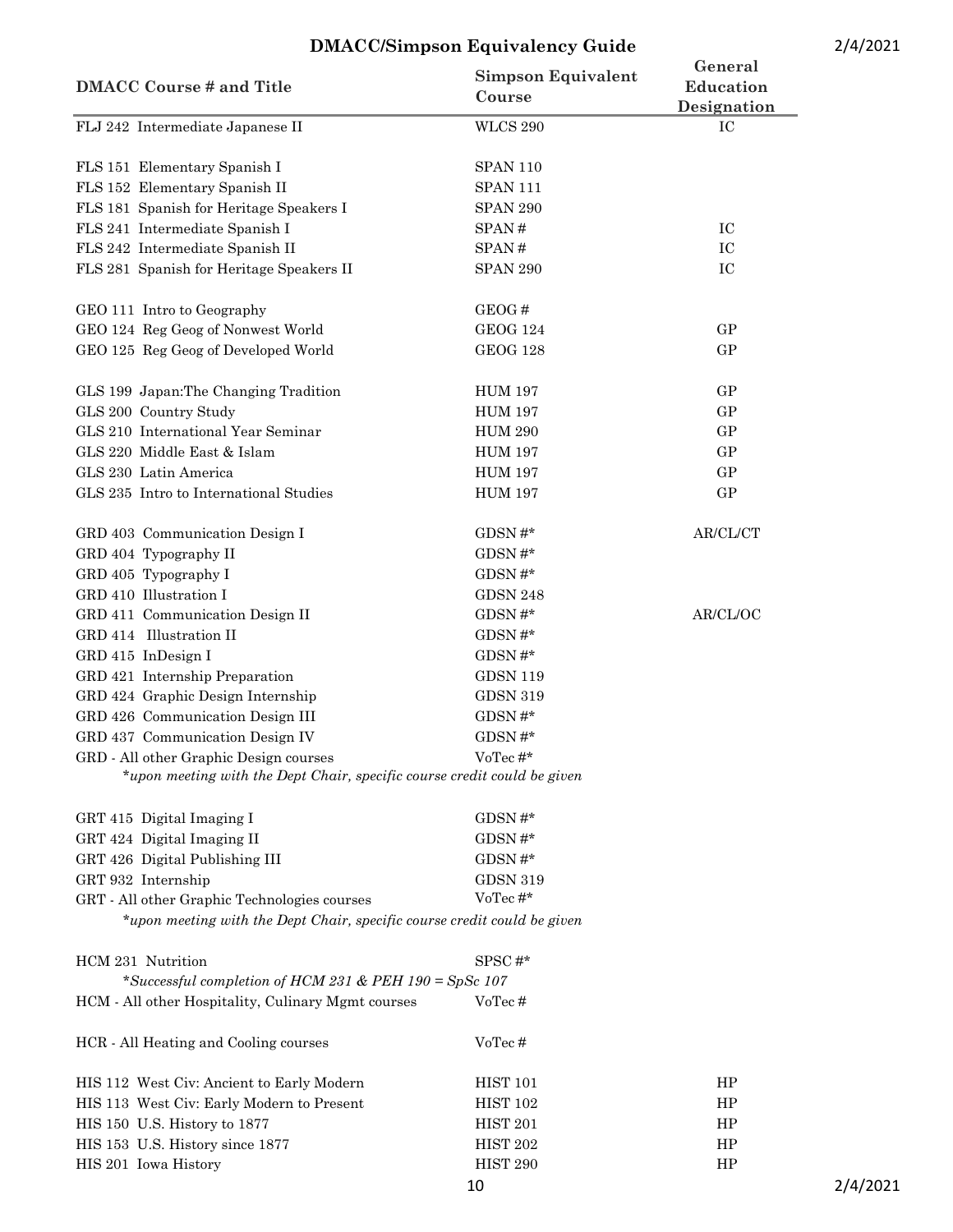| <b>DMACC Course # and Title</b>                                                           | <b>Simpson Equivalent</b><br>Course | General<br>Education<br>Designation |          |
|-------------------------------------------------------------------------------------------|-------------------------------------|-------------------------------------|----------|
| HIS 211 Modern Asian History                                                              | HIST#                               | GP                                  |          |
| HIS 216 History of Modern Russia                                                          | HIST <sub>290</sub>                 | HP                                  |          |
| HIS 249 Study Abroad: British Life & Culture                                              | HIST#                               | GP                                  |          |
| HIS 257 African-American History                                                          | <b>HIST 211</b>                     | DP                                  |          |
| HIS 266 The Civil War                                                                     | HIST <sub>290</sub>                 | HP                                  |          |
| HIS 280 Family History Research                                                           | No credit                           |                                     |          |
| HIT 120 Pharmacology for HIT                                                              | HSLD 290                            |                                     |          |
| HIT 125 Essentials of Health Records                                                      | HSLD 290                            |                                     |          |
| HIT 162 Data Security for Health IT                                                       | HSLD 290                            |                                     |          |
| HIT 290 Reimbursement Methods<br>*Successful completion of HIT 290 and MAP 141 = HSLD 250 | <b>HSLD 290*</b>                    |                                     |          |
| HIT 315 Electronic App for Health Data                                                    | HSLD 290                            |                                     |          |
| HIT 339 Quality Management<br>*Successful completion of HIT 339 and HIT 430 = HSLD 330    | <b>HSLD 290*</b>                    |                                     |          |
| HIT 360 Introduction to HIT<br>*Successful completion of HIT 360 and INF 110 = HSLD 260   | <b>HSLD 290*</b>                    |                                     |          |
| HIT 390 Intro HIT Project Management                                                      | HSLD 290                            |                                     |          |
| HIT 420 Legal Aspects of Health Info                                                      | HSLD 290                            |                                     |          |
| HIT 430 Quality Improvement                                                               | <b>HSLD 290*</b>                    |                                     |          |
| *Successful completion of HIT 430 and HIT 339 = HSLD 330                                  |                                     |                                     |          |
| HIT 450 Health Statistics                                                                 | ECON#                               | QR                                  |          |
| HIT 520 Internship I                                                                      | HSLD#                               |                                     |          |
| HIT 521 Internship II                                                                     | HSLD#                               |                                     |          |
| HON 101 Introduction to Honors                                                            | HUM#                                | CL                                  |          |
| HON 250 Honors Capstone                                                                   | HUM#                                | CL                                  |          |
| HON - All other Honors courses                                                            | HUM#                                |                                     |          |
| HSC 120 Medical Terminology I                                                             | $SpSc$ #                            |                                     |          |
| HSC 121 Medical Terminology II                                                            | $SpSc$ #                            |                                     |          |
| HSC 240 Human Nutrition                                                                   | $SpSc$ 107                          |                                     |          |
| HSC - All other Health Science courses                                                    | VoTec#                              |                                     |          |
| HSV 109 Intro to Human Services                                                           | <b>HSV 101</b>                      |                                     |          |
| HSV 130 Interviewing/Interper Relations                                                   | HSV#                                |                                     |          |
| HSV 133 Conflict Resolution                                                               | HSV#                                |                                     |          |
| HSV 135 Women's Issues                                                                    | SOC#                                | DP                                  |          |
| HSV 185 Discrimination & Diversity                                                        | <b>SCJ 340</b>                      | DP                                  |          |
| HSV 220 Intro to Counseling Theories                                                      | <b>HSV 301</b>                      | <b>CT</b>                           |          |
| HSV 228 Group Counseling Techniques                                                       | HSV#                                | CL                                  |          |
| HSV 230 Community Organization                                                            | HSV#                                |                                     |          |
| HSV 255 Addictive Disease Concepts                                                        | HSV#                                |                                     |          |
| HSV 286 Intervention Theories/Prac I                                                      | HSV#                                |                                     |          |
| HSV 288 Intervention Theories/Prac II                                                     | HSV#                                |                                     |          |
| HSV 802 Internship<br>HSV 803 Seminar                                                     | <b>HSV 319</b>                      |                                     |          |
|                                                                                           | HSV#                                | CE/WC                               |          |
| HSV 811 Pract: Chem Depend Counsel I<br>HSV 812 Pract: Chem Depend Counsel II             | <b>HSV 319</b><br><b>HSV 319</b>    |                                     |          |
|                                                                                           |                                     |                                     |          |
| HUM 116 Encounters in Humanities                                                          | HUM#                                | HP                                  |          |
| HUM 120 Introduction to Film                                                              | HUM#                                |                                     |          |
|                                                                                           | 11                                  |                                     | 2/4/2021 |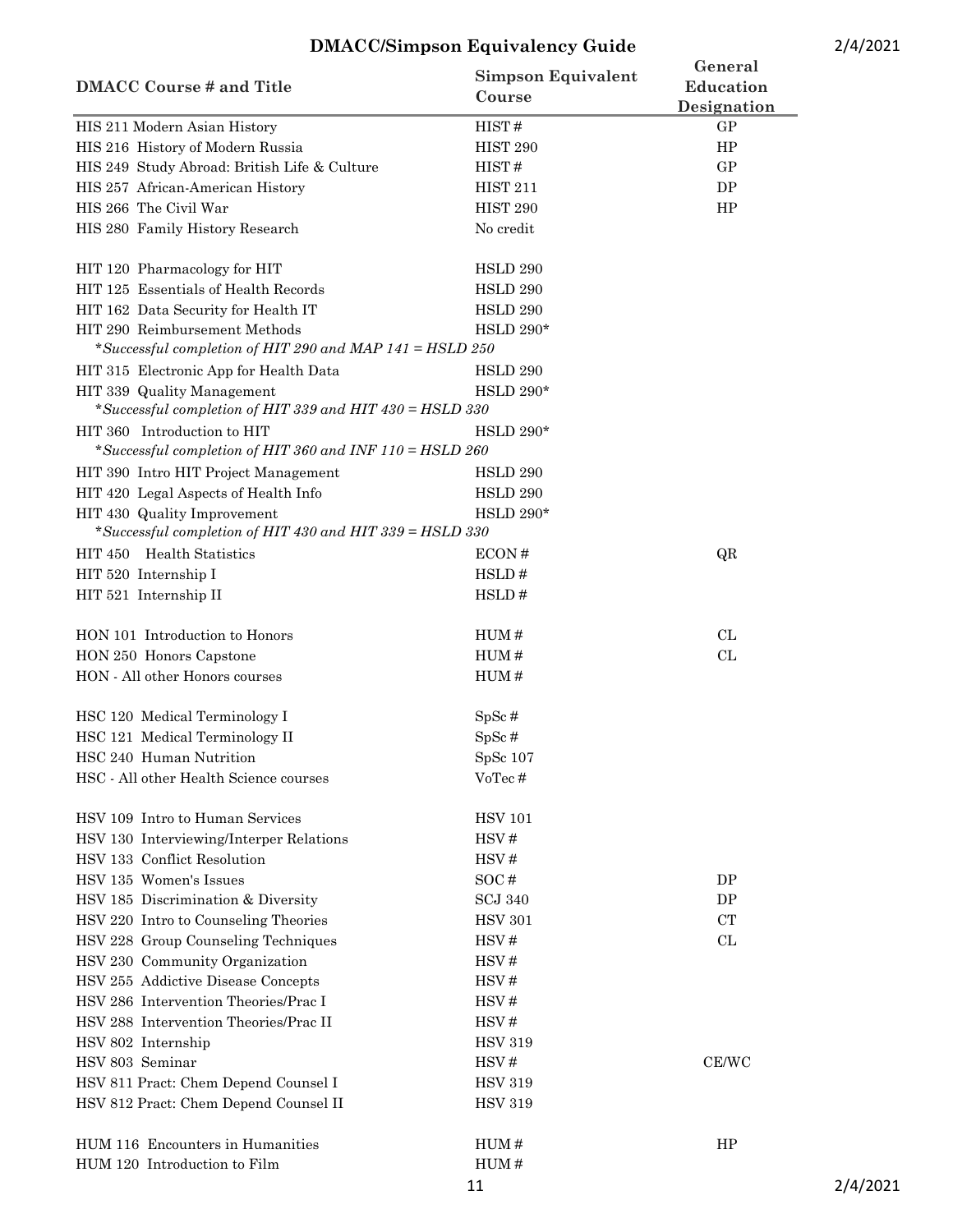| <b>DMACC Course # and Title</b>                                                             | <b>Simpson Equivalent</b><br>Course | General<br>Education<br>Designation |
|---------------------------------------------------------------------------------------------|-------------------------------------|-------------------------------------|
| HUM 121 America in the Movies                                                               | HUM#                                |                                     |
| HUM 249 Study Abroad: British Life & Culture                                                | HUM#                                | GP                                  |
| IND - All Industrial Technology courses                                                     | VoTec#                              |                                     |
| INF 110 Fundamental Informatics<br>*Successful completion of INF 110 and HIT 360 = HSLD 260 | <b>HSLD 290*</b>                    |                                     |
| INF - All other Informatic courses                                                          | VoTec#                              |                                     |
| INT - All Interior Design courses                                                           | VoTec#                              |                                     |
| ITR - All Interp and Translation courses                                                    | VoTec#                              |                                     |
| JOU 110 Intro to Mass Media                                                                 | COMM 220                            |                                     |
| JOU 113 Gender, Sexuality and Media                                                         | COMM 275 or COMM#                   | DP                                  |
| JOU 114 Diversity and the Media                                                             | COMM 275 or COMM#                   | DP                                  |
| JOU 121 Newswriting and Reporting                                                           | <b>COMM 211</b>                     | IL/WC                               |
| JOU 122 Intro to News Production                                                            | $\rm{COMM}$ 315                     |                                     |
| JOU 124 Digital Media Production                                                            | <b>COMM 155</b>                     | AR                                  |
| JOU 142 News Practicum I                                                                    | <b>COMM 155</b>                     | CL                                  |
| JOU 143 News Practicum II                                                                   | <b>COMM 155</b>                     | CL                                  |
| JOU 163 News Media & Politics                                                               | COMM#                               |                                     |
| JOU 165 Principles of Advertising                                                           | MKTG 341                            |                                     |
| JOU 242 News Practicum III                                                                  | COMM 255                            | CL                                  |
| JOU 243 News Practicum IV                                                                   | COMM 255                            | CL                                  |
| LIT 101 Intro to Literature                                                                 | ENG#                                |                                     |
| LIT 105 Children's Literature                                                               | EDUC 237 or ENG#                    |                                     |
| LIT 110 Amer Lit to Mid 1800's                                                              | <b>ENG 212</b>                      | HP                                  |
| LIT 111 Amer Lit Since Mid 1800                                                             | <b>ENG 213</b>                      | HP                                  |
| LIT 130 African American Literature                                                         | <b>ENG 222</b>                      | DP                                  |
| LIT 142 Major British Writers                                                               | <b>ENG 210</b>                      | HP                                  |
| LIT 150 World Literature I                                                                  | ENG#                                | GP                                  |
| LIT 151 World Literature II                                                                 | ENG#                                | GP                                  |
| LIT 166 Science Fiction                                                                     | ENG#                                |                                     |
| LIT 180 Mythology                                                                           | ENG#                                |                                     |
| LIT 185 Contemporary Literature                                                             | ENG#                                |                                     |
| LIT 188 Detective Fiction                                                                   | ENG#                                |                                     |
| LIT 190 Women Writers                                                                       | <b>ENG 234</b>                      | DP                                  |
| LIT 193 Humor in Literature                                                                 | ENG#                                |                                     |
| LIT 209 Literature Film Adaptation                                                          | ENG#                                | CT                                  |
| LIT 210 The Graphic Novel                                                                   | ENG#                                | DP                                  |
| MAP 129 Medical Terminology                                                                 | $SpSc$ #                            |                                     |
| MAP 141 Medical Insurance<br>*Successful completion of MAP 141 and HIT 290 = HSLD 250       | <b>HSLD 290*</b>                    |                                     |
| MAP 150 Adv. Medical Billing/Coding                                                         | HSLD 290                            |                                     |
| MAP 544 Human Body-Health & Disease I                                                       | BIOL#                               |                                     |
| MAP 554 Human Body-Health & Disease II                                                      | BIOL#                               |                                     |
| MAP - All other Medical Asst courses                                                        | VoTec#                              |                                     |
| MAT 034 Arithmetic                                                                          | No credit                           |                                     |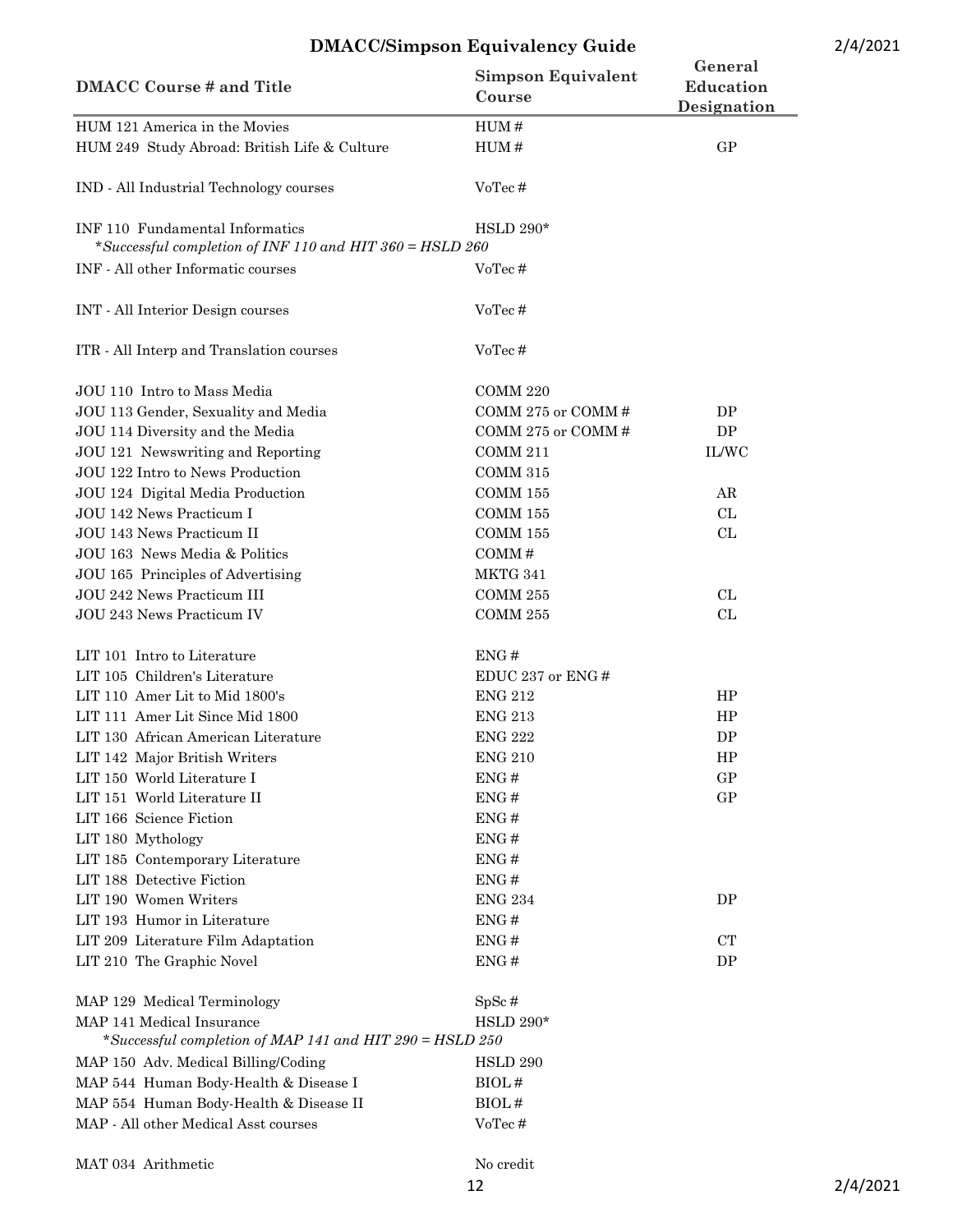| 2/4/2021 |  |  |
|----------|--|--|
|          |  |  |

|                                            | <b>Simpson Equivalent</b>        | General     |
|--------------------------------------------|----------------------------------|-------------|
| <b>DMACC Course # and Title</b>            | Course                           | Education   |
| MAT 053 Pre-Algebra                        | No credit                        | Designation |
| MAT 063 Elementary Algebra                 | No credit                        |             |
| MAT 064 College Prep Math                  | No credit                        |             |
| MAT 073 Elementary Algebra II              | No credit                        |             |
| MAT 093 Math Study Skills                  | No credit                        |             |
| MAT 110 Math for Liberal Arts              | $\operatorname{MATH}$ 105        | CT/QR       |
| MAT 114 Elem Educators Math I              | <b>MATH 116</b>                  | QR          |
| MAT 116 Elem Educators Math II             | <b>MATH 117</b>                  | QR          |
| MAT 121 College Algebra                    | <b>MATH 130</b>                  | QR          |
| MAT 129 Precalculus                        | MATH 130 & 131                   | QR          |
| MAT 130 Trigonometry                       | <b>MATH 131</b>                  | QR          |
| MAT 141 Finite Mathematics                 | <b>MATH 105</b>                  | QR          |
| MAT 148 Linear Algebra w/Applctns          | <b>MATH 255</b>                  | QR          |
| MAT 157 Statistics                         | $\rm ECON$ 135 or $\rm BIOL$ 135 | QR          |
| MAT 160 Statistical Business Appl          | ECON 135                         | QR          |
| MAT 162 Prin of Business Statistics        | ECON 135                         | QR          |
| MAT 164 Calculus for Bus/Social Sci        | MATH#                            | QR          |
| MAT 211 Calculus I                         | <b>MATH 151</b>                  | QR          |
| MAT 217 Calculus II                        | <b>MATH 152</b>                  | QR          |
| MAT 219 Calculus III                       | MATH 251                         | QR          |
| MAT 227 Diff Equations with Laplace        | MATH 345                         | QR          |
| MAT 772 Applied Math                       | <b>MATH 116</b>                  | QR          |
| MAT 773 Applied Math II                    | <b>MATH 130</b>                  | QR          |
| MAT 900 Field Studies in Actuarial Science | MATH#                            | CT/QR       |
|                                            |                                  |             |
| MDT - All MDT courses                      | VoTec#                           |             |
| MFG - All Manufacturing courses            | VoTec#                           |             |
| MGT 101 Principles of Management           | MAGT 131                         | CL          |
| MGT 115 Administrative Management          | VoTec#                           | CL          |
| MGT 128 Organizational Behavior            | MAGT 333                         | CL          |
| MGT 130 Principles of Supervision          | MAGT#                            |             |
| MGT 145 Human Relations in Business        | MAGT 290                         |             |
| MGT 147 Leadership Development             | MAGT 290                         | CL          |
| MGT 164 Total Quality Management           | VoTec#                           |             |
| MGT 170 Human Resource Management          | MAGT 323                         |             |
| MGT 194 Relationship Strategies in Busns   | MAGT 290                         |             |
| MGT 248 Systems & Information Magt         | VoTec#                           |             |
| MGT 260 Intro to Business Logistics        | MAGT#                            |             |
| MGT 266 Prin of Supply Chain Mgt           | MAGT#                            |             |
| MGT 800 Business Internship I              | MAGT#                            |             |
| MGT 802 Business Internship Seminar I      | MAGT#                            |             |
| MGT 805 Business Internship II             | MAGT#                            |             |
| MGT 807 Business Internship Seminar II     | MAGT#                            |             |
| MKT 110 Principles of Marketing            | MKTG 234                         |             |
| MKT 115 Business to Business Marketing     | MKTG#                            |             |
| MKT 121 Digital Marketing                  | MKTG#                            | CT          |
| MKT 140 Selling                            | MKTG#                            |             |
| MKT 141 Adv Selling Strategies             | MKTG#                            |             |
| MKT 145 Sales Management                   | MKTG#                            |             |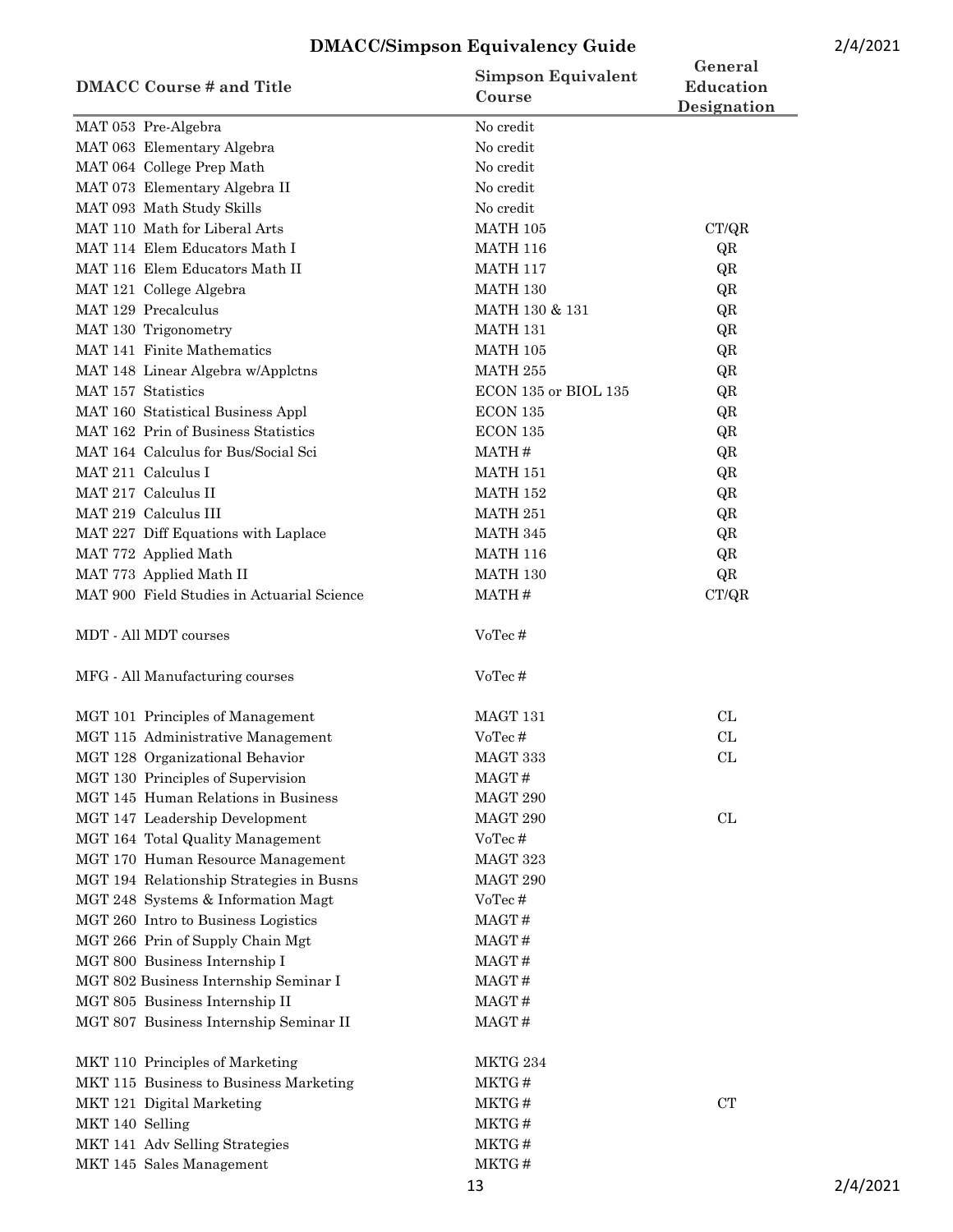| <b>DMACC Course # and Title</b>                                                   | <b>Simpson Equivalent</b><br>Course | General<br>Education<br>Designation |
|-----------------------------------------------------------------------------------|-------------------------------------|-------------------------------------|
| MKT 150 Principles of Advertising                                                 | MKTG 341                            |                                     |
| MKT 199 Sports/Entertainment Marketing                                            | SpSc 273                            |                                     |
| MKT - All other Marketing courses                                                 | VoTec#                              |                                     |
| MLT 242 Clinical Chemistry                                                        | CHEM#                               | QR                                  |
| MLT 251 Clinical Microbiology                                                     | BIOL#                               | ${\rm SR}$                          |
| MLT 261 Immunohematology                                                          | BIOL#                               |                                     |
| MLT - All other Medical Lab Tech courses                                          | VoTec#                              |                                     |
| MLW - All Architectural Millwork courses                                          | VoTec#                              |                                     |
| MMS 480 Video Production I                                                        | COMM 221                            |                                     |
| MMS - All other Mass Media Studies                                                | COMM#                               |                                     |
| MOR - All Mortuary Science courses                                                | VoTec#                              |                                     |
| MTR - All Medical Transcription courses                                           | VoTec#                              |                                     |
| MUA 101 Applied Voice                                                             | <b>MUS 270VO</b>                    | AR                                  |
| MUA 120 Applied Piano I                                                           | MUS 270PN                           | ${\rm AR}$                          |
| MUA 147 Applied Instrumental                                                      | <b>MUS 270</b>                      | ${\rm AR}$                          |
| MUS 100 Music Appreciation                                                        | <b>MUS 103</b>                      |                                     |
| MUS 102 Music Fundamentals                                                        | MUS#                                |                                     |
| MUS 106 Music Theory I                                                            | MUS 151 & 153                       |                                     |
| MUS 107 Music Theory II                                                           | MUS 152 & 154                       | AR                                  |
| MUS 143 Concert Choir                                                             | <b>MUS 214C</b>                     | ${\rm AR}$                          |
| MUS 202 World Music                                                               | <b>MUS 205</b>                      | GP                                  |
| MUS 204 History of Rock and Roll                                                  | MUS#                                | HP                                  |
| MUS 205 Jazz History and Appreciation                                             | <b>MUS 257</b>                      | HP                                  |
| MUS 275 Chamber Ensemble                                                          | <b>MUS 214C</b>                     | AR                                  |
| MUS 329 Medieval-Renaiss His/Theory                                               | $MUS#*$                             | HP                                  |
| MUS 337 20th Century Music His/Theory<br>*Further review upon receipt of syllabus | $MUS#*$                             | HP                                  |
| NET 123 Computer Hardware Basics                                                  | CmSc <sub>265</sub>                 |                                     |
| NET - All other Computer Networking courses                                       | VoTec#                              |                                     |
| OPT - All Optometric/Ophthalmic courses                                           | VoTec#                              |                                     |
| PEA - All Physical Education Activities courses                                   | SPSC#                               |                                     |
| PEC 110 Coaching, Ethics, Tech & Theory                                           | $SPSC$ # $(1.0$ sem hrs only)       |                                     |
| PEC - All other Physical Educ Coaching courses                                    | SPSC#                               |                                     |
| PEH 102 Health                                                                    | <b>SPSC 250</b>                     |                                     |
| PEH 110 Personal Wellness                                                         | SPSC#                               |                                     |
| PEH 120 Principles Personal Training I                                            | SPSC#                               |                                     |
| PEH 125 Principles of Personal Training II                                        | SPSC#                               |                                     |
| PEH 141 First Aid                                                                 | SPSC#                               |                                     |
| PEH 162 Intro to Physical Education                                               | <b>SPSC 251</b>                     |                                     |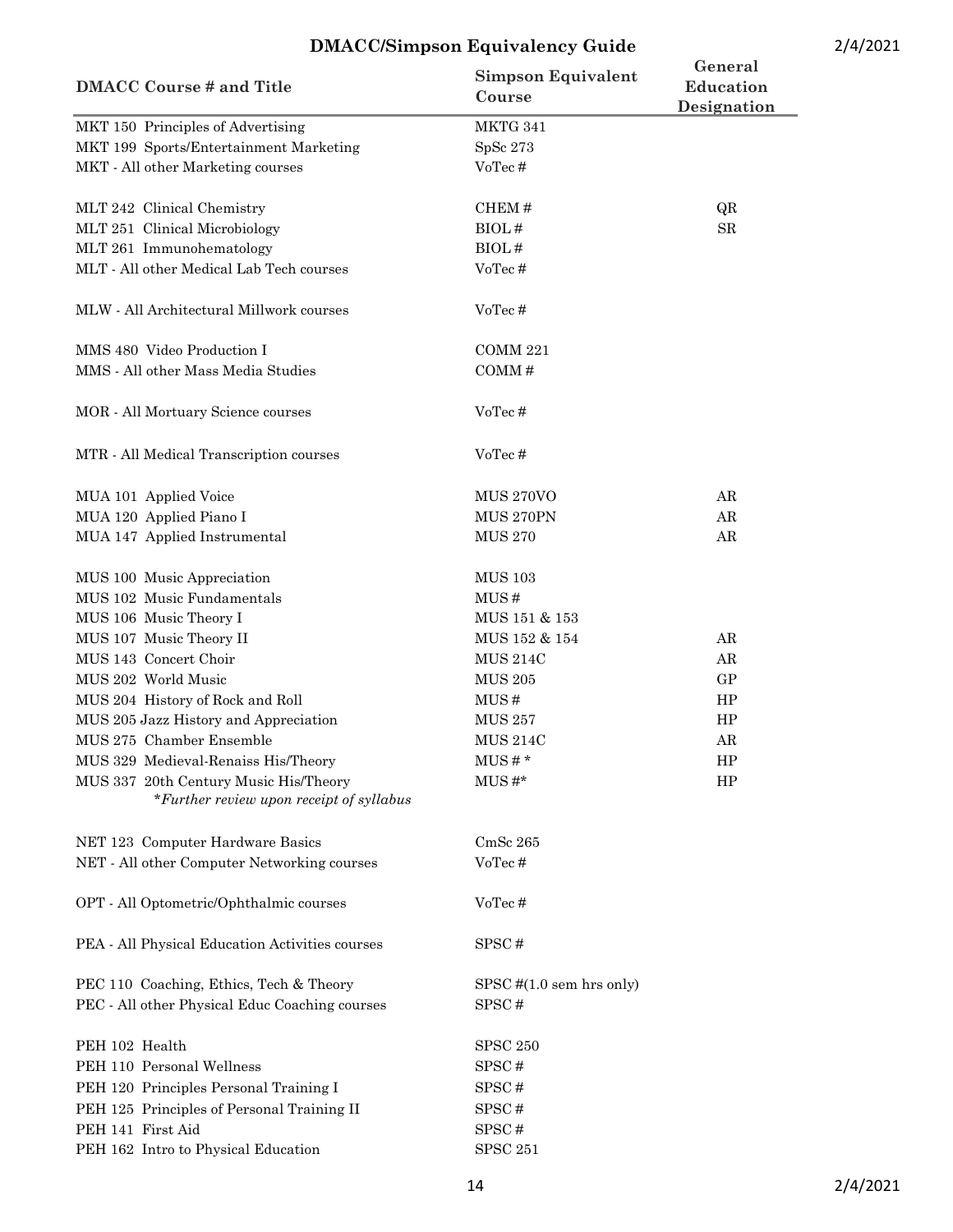| <b>DMACC Course # and Title</b>                        | <b>Simpson Equivalent</b><br>Course | General<br>Education<br>Designation |
|--------------------------------------------------------|-------------------------------------|-------------------------------------|
| PEH 178 Sports Diversity                               | SPSC#                               |                                     |
| PEH 190 Sports Nutrition                               | SPSC#                               |                                     |
| *Successful completion of PEH 190 & HCM 231 = SpSc 107 |                                     |                                     |
| PEH 255 Principles Sports Management                   | <b>SPSC 253</b>                     |                                     |
| PEH 262 Wellness Prog/Planning/Org                     | SPSC#                               |                                     |
| PEH 265 Leadership Tech Fitness Prog                   | SPSC#                               |                                     |
| PEH 920 Field Experience                               | <b>SPSC 319</b>                     |                                     |
| PET 110 Intro to Athletic Training                     | <b>SPSC 110</b>                     |                                     |
| PEV - All Intercollegiate Physical Educ courses        | SPSC#                               |                                     |
| PHB - All Phlebotomy courses                           | VoTec#                              |                                     |
| PHI 101 Intro to Philosophy                            | <b>PHIL 102</b>                     | ${\rm CT}$                          |
| PHI 105 Intro to Ethics                                | <b>PHIL 105</b>                     | CT/EV                               |
| PHI 110 Intro to Logic                                 | <b>PHIL 110</b>                     | <b>CT</b>                           |
| PHR - All Pharmacy Tech courses                        | VoTec#                              |                                     |
| PHS 152 Astronomy                                      | <b>PHYS 101</b>                     | QR/SR                               |
| PHS 166 Meteorology, Weather, Climate                  | <b>NASC 102</b>                     | QR/SR                               |
| PHY 106 Survey of Physics                              | <b>PHYS 121</b>                     | QR/SR                               |
| PHY 160 General Physics I                              | <b>PHYS 151</b>                     | QR/SR                               |
| PHY 161 General Physics II                             | <b>PHYS 152</b>                     | QR/SR                               |
| PHY 213 Classical Physics I                            | <b>PHYS 191</b>                     | QR/SR                               |
| PHY 223 Classical Physics II                           | <b>PHYS 192</b>                     | QR/SR                               |
| PHY 710 Technical Physics                              | <b>PHYS 121</b>                     | QR/SR                               |
| PNN - All Practical Nursing courses                    | VoTec#                              |                                     |
| POL 111 Amer National Gov                              | <b>POSC 101</b>                     | CE                                  |
| POL 112 Amer State & Loc Gov                           | POSC#                               | CE                                  |
| POL 121 International Relations                        | <b>POSC 240</b>                     | GP                                  |
| POL 125 Comparative Gov't & Politics                   | POSC#                               | GP                                  |
| POL 129 Politics of Terrorism                          | POSC#                               |                                     |
| POL 163 News Media and Politics                        | <b>POSC 255</b>                     | CE                                  |
| POL 171 Intro to Public Administration                 | POSC#                               |                                     |
| PRL 141 Business & Corporate Law I                     | MAGT 231                            |                                     |
| PRL 142 Business & Corporate Law II                    | MAGT 232                            |                                     |
| PRL 161 Family Law                                     | CJ 300                              |                                     |
| PRL 280 Legal Internship & Ethics                      | MAGT 319                            |                                     |
| PRL - All other Paralegal courses                      | MAGT#                               |                                     |
| PSY 102 Human & Work Relations                         | PSYC#                               | CL                                  |
| PSY 111 Introduction to Psychology                     | <b>PSYC 101</b>                     |                                     |
| PSY 121 Developmental Psychology                       | PSYC 201 or EDUC 118                |                                     |
| PSY 140 Exploring Mental Health                        | PSYC#                               |                                     |
| PSY 172 Stress and Stress Management                   | PSYC#                               |                                     |
| PSY 241 Abnormal Psychology                            | <b>PSYC 250</b>                     |                                     |

15 2/4/2021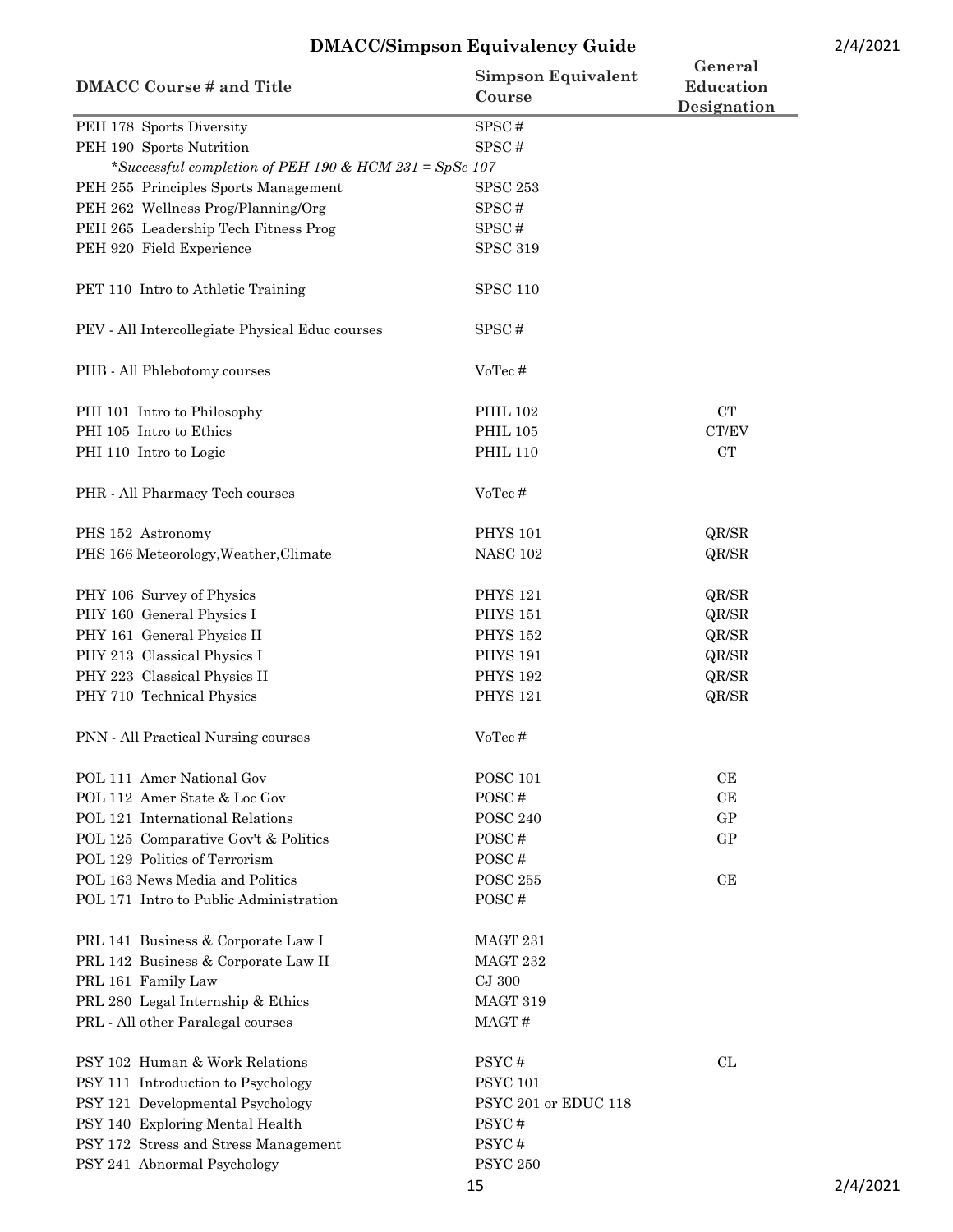| <b>DMACC Course # and Title</b>                 | <b>Simpson Equivalent</b><br>Course | General<br>Education<br>Designation |
|-------------------------------------------------|-------------------------------------|-------------------------------------|
| PSY 251 Social Psychology                       | <b>PSYC 322</b>                     |                                     |
| PSY 261 Human Sexuality                         | PSYC#                               |                                     |
| PSY 281 Educational Psychology                  | EDUC 118 OR PSYC#                   |                                     |
| PSY 291 Princ of Behavior Modification          | PSYC#                               |                                     |
| RCP - All Respiratory Therapy courses           | VoTec#                              |                                     |
| RDG - All Reading courses                       | No credit                           |                                     |
| REL 101 Survey of World Religions               | <b>REL 120</b>                      | GP                                  |
| REL 140 Religion in the United States           | <b>REL 221</b>                      | HP                                  |
| REL 150 Introduction to the Bible               | REL#                                | HP                                  |
| RRO - All Railroad Operations courses           | VoTec#                              |                                     |
| SDV 108 The College Experience                  | HUM#                                |                                     |
| SDV 115 Study Strategies                        | HUM#                                |                                     |
| SDV 171 Library Instruction                     | LISC#                               | ${\rm IL}$                          |
| SDV 172 Internet Research Techniques            | LISC#                               | IL                                  |
| SDV 197 SAC Experience                          | HUM#                                | CL                                  |
| SDV 288 Leadership Development Studies          | SF 290                              | CL                                  |
| SDV - All other Student Development courses     | VoTec#                              |                                     |
| SOC 110 Introduction to Sociology               | <b>SOC 101</b>                      | CE - after 17/FA                    |
| SOC 115 Social Problems                         | <b>SOC 204</b>                      |                                     |
| SOC 120 Marriage & Family                       | <b>SOC 211</b>                      |                                     |
| SOC 165 Group Dynamics                          | SOC#                                | CL                                  |
| SOC 200 Minority Group Relations                | <b>SCJ 340</b>                      | DP                                  |
| SOC 225 Social Gerontology/Appl                 | <b>SOC 219</b>                      |                                     |
| SOC 226 Issues in Aging                         | SOC#                                |                                     |
| SOC 230 Juvenile Deliquency                     | CJ 342                              | CE                                  |
| SOC 240 Criminology                             | CJ 343                              | CE                                  |
| SOC 282 Environ. Sociology                      | <b>SOC 350</b>                      | CE                                  |
| SPC 101 Fund of Oral Comm.                      | COMM 102                            | OC                                  |
| SPC 120 Intercultural Communication             | COMM#                               |                                     |
| SPC 122 Interpersonal Communication             | COMM#                               |                                     |
| SPC 126 Interpersonal & Sm Grp. Comm.           | COMM 204 or COMM 205                | CL/OC                               |
| SPC 170 Professional Comm.                      | COMM# or MAGT#                      | CL                                  |
| SRV - All Land Surveying courses                | VoTec#                              |                                     |
| SUR - All Surgical Technology courses           | VoTec#                              |                                     |
| TEL - All Telecommunications Technology courses | VoTec#                              |                                     |
| VIN - All Viticulture courses                   | VoTec#                              |                                     |
| WAT - All Wastewater courses                    | VoTec#                              |                                     |
| WDV - All Web Development courses               | VoTec#                              |                                     |